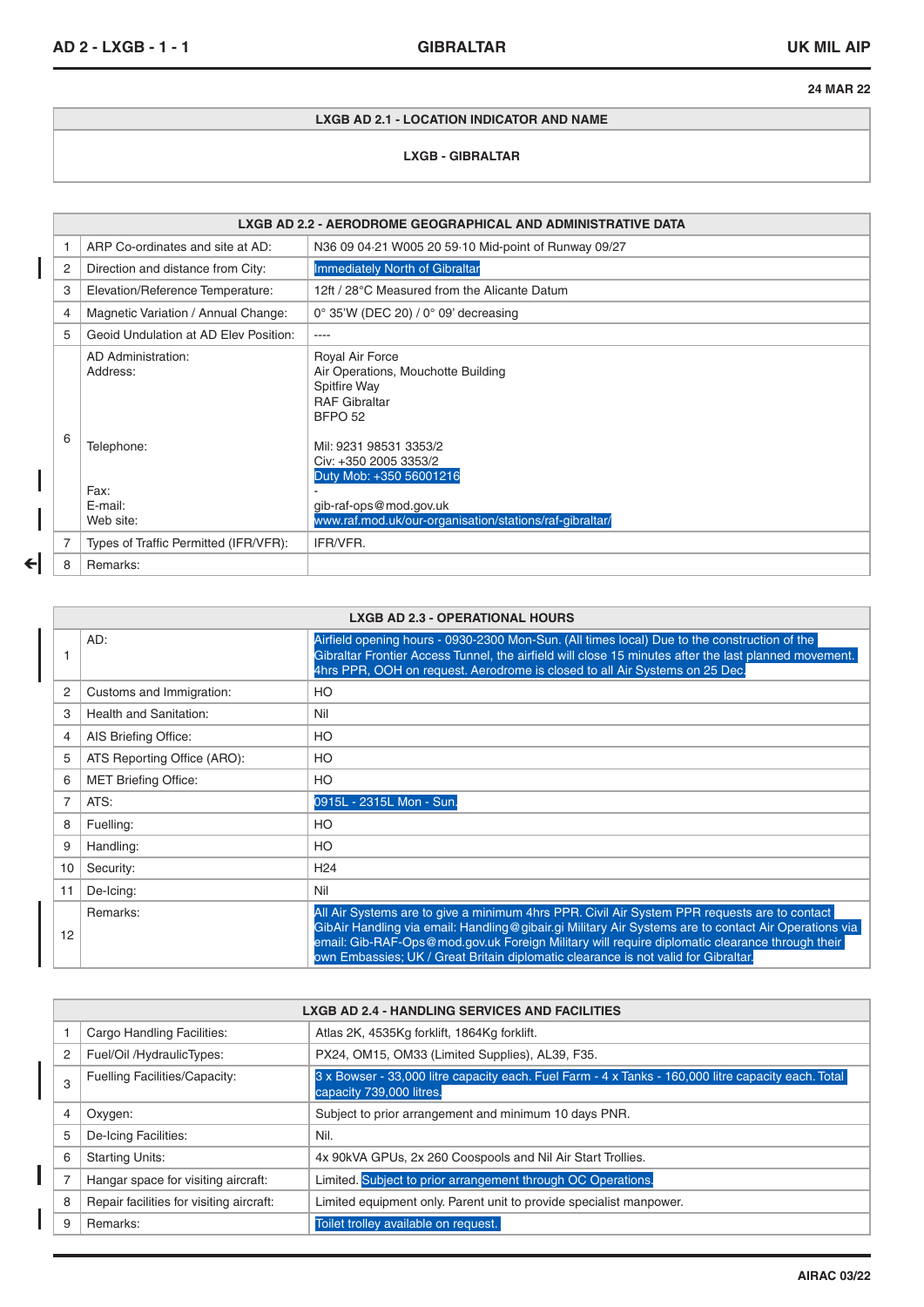|  |                     | <b>LXGB AD 2.5 - PASSENGER FACILITIES</b>                                                                                                                                                                                                                                                                 |
|--|---------------------|-----------------------------------------------------------------------------------------------------------------------------------------------------------------------------------------------------------------------------------------------------------------------------------------------------------|
|  | Accommodation:      | Limited on base accommodation available for Service personnel and entitled passengers only. Crew<br>accommodation booked through Air Ops, passenger accommodation through RAF Movements. Off<br>base accommodation is to be booked by the Parent Unit.                                                    |
|  | Medical Facilities: | Airfield Medical Response Team. Military Primary Care Facility. Civilian Hospital in Gibraltar.                                                                                                                                                                                                           |
|  | Remarks:            | Limited capacity at civilian hospital; additional or complex cases are likely to be transferred to Spain.<br>BFG has no AVMed qualified medical officers. All visiting air assets will need to ensure appropriate<br>support is in place either integral to their unit or as formalised reach-back to UK. |

|  | LXGB AD 2.6 - RESCUE AND FIRE FIGHTING SERVICES |                                                                                                                                    |  |  |  |  |
|--|-------------------------------------------------|------------------------------------------------------------------------------------------------------------------------------------|--|--|--|--|
|  | AD Category for Fire Fighting:                  | RFFS ICAO 7. (ICAO 8 available on request, 24hrs notice required).                                                                 |  |  |  |  |
|  | Rescue Equipment:                               | Full rescue capability to ICAO /CAA standard.                                                                                      |  |  |  |  |
|  | Capability for removal of disabled<br>aircraft: | Limited resources available to remove Air Systems from runway. Depending on circumstances,<br>support from the UK may be required. |  |  |  |  |

|   | LXGB AD 2.7 - SEASONAL AVAILABILITY - CLEARING |      |  |  |  |  |
|---|------------------------------------------------|------|--|--|--|--|
|   | Type of Clearing equipment:                    | Nil. |  |  |  |  |
| - |                                                | Nil. |  |  |  |  |

|                | LXGB AD 2.8 - APRONS, TAXIWAYS AND CHECK LOCATIONS DATA |                          |                                                  |                 |                |  |  |  |
|----------------|---------------------------------------------------------|--------------------------|--------------------------------------------------|-----------------|----------------|--|--|--|
|                | Apron surfaces:                                         | Apron                    | <b>Surface</b>                                   | <b>Strength</b> |                |  |  |  |
|                |                                                         | Civil Apron              | Concrete                                         |                 | PCN 52/R/A/W/T |  |  |  |
|                |                                                         |                          | Blacktop                                         |                 | PCN 28/F/A/W/T |  |  |  |
|                |                                                         | North Apron <sup>*</sup> | Concrete                                         |                 | PCN 50/R/A/W/T |  |  |  |
|                |                                                         |                          | Blacktop (W)                                     |                 | PCN 45/F/A/W/T |  |  |  |
|                |                                                         | South Apron              | Blacktop (E)                                     |                 | PCN 24/F/A/W/T |  |  |  |
|                |                                                         |                          | Concrete                                         | PCN 45/R/A/W/T  |                |  |  |  |
|                | Taxiway width, surface and strength:                    | Taxiway                  | Width                                            | <b>Surface</b>  | Strength       |  |  |  |
|                |                                                         | $\overline{A}$           | 19 <sub>m</sub>                                  | Blacktop        | PCN 50/F/A/W/T |  |  |  |
| 2              |                                                         | B                        | 19m                                              | Blacktop        | PCN 50/F/A/W/T |  |  |  |
|                |                                                         | C                        | 19m                                              | Blacktop        | PCN 45/F/A/W/T |  |  |  |
|                |                                                         | D                        | 19 <sub>m</sub>                                  | Blacktop        | PCN 40/F/A/W/T |  |  |  |
|                |                                                         | E                        | 19m                                              | Blacktop        | PCN 50/F/A/W/T |  |  |  |
| 3              | Altimeter Check Location and<br>Elevation:              | N/A                      |                                                  |                 |                |  |  |  |
| $\overline{4}$ | VOR Checkpoints:<br>INS Checkpoints:                    | N/A<br>N/A               |                                                  |                 |                |  |  |  |
| 5              | Remarks:                                                |                          | *North Apron is marked for a Fast Jet dispersal. |                 |                |  |  |  |

|                                                                        | LXGB AD 2.9 - SURFACE MOVEMENT GUIDANCE AND CONTROL SYSTEM MARKINGS                                                       |                                                                                                                                                                                                                                                                         |  |  |  |  |
|------------------------------------------------------------------------|---------------------------------------------------------------------------------------------------------------------------|-------------------------------------------------------------------------------------------------------------------------------------------------------------------------------------------------------------------------------------------------------------------------|--|--|--|--|
|                                                                        | Use of aircraft stand ID signs:<br>Taxiway guide lines & visual<br>docking/parking quidance system of<br>aircraft stands: | Stand ID signs are not currently in use.<br>All Air Systems ground Marshalled.                                                                                                                                                                                          |  |  |  |  |
| Runway & taxiway markings & lighting:<br>2<br>Charlie, Delta and Echo. |                                                                                                                           | <b>Runway:</b> Standard markings. In addition Western runway end marked with<br>black and yellow chequer pattern, Eastern runway end marked with red and white cones whilst<br>RESA has been removed. Runway Guard Lights in operation at Taxiway Holding Points Alpha, |  |  |  |  |
|                                                                        |                                                                                                                           | Taxiway: Standard markings with addition of solid Yellow edge lines.                                                                                                                                                                                                    |  |  |  |  |
| 3                                                                      | Stop Bars and runway guard lights:                                                                                        | Nil.                                                                                                                                                                                                                                                                    |  |  |  |  |
| 4                                                                      | Other runway protection measures:                                                                                         | Nil.                                                                                                                                                                                                                                                                    |  |  |  |  |
| 5                                                                      | Remarks:                                                                                                                  | Nil.                                                                                                                                                                                                                                                                    |  |  |  |  |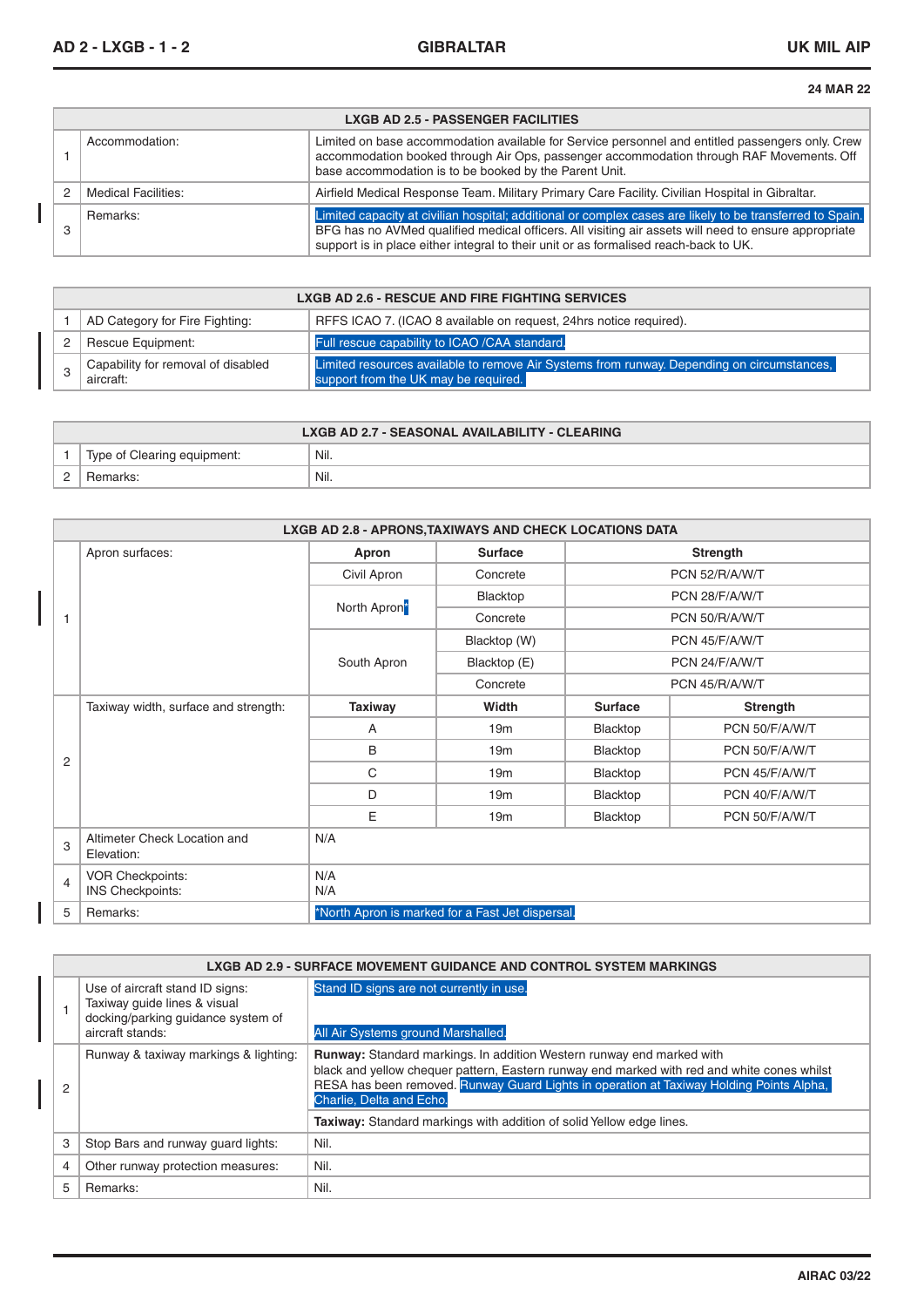#### **24 MAR 22**

### **LXGB AD 2.10 - AERODROME OBSTACLES**

Please refer to the "Measured Height Survey" data on the UK Mil AIP website www.aidu.mod.uk/aip.

Warning: 150ft mast located approximately 300m north of Rwy 27 THR, on Spanish mainland. Not marked or painted. Co-ordinates unavailable at this time.

|                                                                        |                                                               |                                                                         | <b>LXGB AD 2.11 - METEOROLOGICAL INFORMATION</b>                                                                                                                                   |  |  |  |  |
|------------------------------------------------------------------------|---------------------------------------------------------------|-------------------------------------------------------------------------|------------------------------------------------------------------------------------------------------------------------------------------------------------------------------------|--|--|--|--|
|                                                                        |                                                               | <b>Associated MET Office:</b>                                           | Gibraltar                                                                                                                                                                          |  |  |  |  |
|                                                                        | $\overline{2}$                                                | Hours of service:<br>MET Office outside hours:                          | Forecaster - 0600(A) - AD Closure. (Auto METARS are used from AD Closure - 0550L). ~<br>JOMOC, Northwood H24                                                                       |  |  |  |  |
|                                                                        | 3                                                             | Office responsible for TAF information:<br>Periods of validity:         | Gibraltar<br>9 hours.                                                                                                                                                              |  |  |  |  |
| Type of landing forecast:<br>None<br>4<br>N/A<br>Interval of issuance: |                                                               |                                                                         |                                                                                                                                                                                    |  |  |  |  |
|                                                                        | 5                                                             | Briefing/consultation provided:                                         | Personal / telephone                                                                                                                                                               |  |  |  |  |
|                                                                        | 6                                                             | Flight documentation:<br>Language(s) used:                              | Charts / TAFs / METARs.<br>English/Spanish (Limited). Abbreviated plain language text                                                                                              |  |  |  |  |
|                                                                        |                                                               | Charts and other information available<br>for briefing or consultation: | Actual / Forecast surface analyses and upper wind charts, rainfall radar,<br>tephigrams, satellite imagery, thunderstorm location, computer model<br>forecast, Sig Weather Charts. |  |  |  |  |
|                                                                        | 8                                                             | Supplementary equipment available for<br>providing information:         | PC Data display - SWIIFT/MMS                                                                                                                                                       |  |  |  |  |
|                                                                        | 9                                                             | ATS units provided with information:                                    | Nil.                                                                                                                                                                               |  |  |  |  |
|                                                                        | Additional information (limitation of<br>10<br>services etc): |                                                                         | Nil.                                                                                                                                                                               |  |  |  |  |
|                                                                        | 11                                                            | Remarks:                                                                | An outline of the differences between military METARs/TAFs and their civilian equivalents cand be<br>found in the Defence Aerodrome Manual (DAM) at Annex LL.                      |  |  |  |  |

| <b>LXGB AD 2.12 - RUNWAY PHYSICAL CHARACTERISTICS</b>                                                                                      |                                |                           |                                                                                                                                                                                                                                                                                                                                                                                                                                                                                                                                                                                       |                                                        |                               |                                                                                  |  |  |
|--------------------------------------------------------------------------------------------------------------------------------------------|--------------------------------|---------------------------|---------------------------------------------------------------------------------------------------------------------------------------------------------------------------------------------------------------------------------------------------------------------------------------------------------------------------------------------------------------------------------------------------------------------------------------------------------------------------------------------------------------------------------------------------------------------------------------|--------------------------------------------------------|-------------------------------|----------------------------------------------------------------------------------|--|--|
| Designations<br>Runway<br>Number                                                                                                           |                                | True bearing              | Dimensions of<br>Runway<br>(m)                                                                                                                                                                                                                                                                                                                                                                                                                                                                                                                                                        | Strength (PCN) and<br>surface of Runway and<br>stopway | Threshold<br>co-ordinates     | Threshold elevation highest eleva-<br>tion of TDZ of precision<br><b>APP Rwy</b> |  |  |
|                                                                                                                                            | 1                              | 2                         | 3                                                                                                                                                                                                                                                                                                                                                                                                                                                                                                                                                                                     | 4                                                      | 5                             | 6                                                                                |  |  |
|                                                                                                                                            | 09                             | 087°32'02" GEO            | 1778 x 45                                                                                                                                                                                                                                                                                                                                                                                                                                                                                                                                                                             | PCN 65/F/A/W/T<br><b>Blacktop</b>                      | N36 09 03-17<br>W005 21 29-16 | $10.79$ ft<br><b>TDZE 11.98ft</b>                                                |  |  |
| 27                                                                                                                                         |                                | 267°32'38" GEO            | 1778 x 45                                                                                                                                                                                                                                                                                                                                                                                                                                                                                                                                                                             | PCN 65/F/A/W/T<br>Blacktop                             | N36 09 05-30<br>W005 20 28-21 | $11.19$ ft<br>TDZE 11.88ft                                                       |  |  |
|                                                                                                                                            | Desig &<br>Slope<br>of Rwy/Swy | Stopway<br>Dimensions (m) | Clearway<br>Dimensions (m)                                                                                                                                                                                                                                                                                                                                                                                                                                                                                                                                                            | Strip<br>Dimensions (m)                                | <b>OFZ</b>                    |                                                                                  |  |  |
|                                                                                                                                            | 7                              | 8                         | 9                                                                                                                                                                                                                                                                                                                                                                                                                                                                                                                                                                                     | 10                                                     | 11                            |                                                                                  |  |  |
|                                                                                                                                            | 09 - 0.03%U                    | Nil                       | 840 x 150                                                                                                                                                                                                                                                                                                                                                                                                                                                                                                                                                                             | 1778 x 150                                             | $\overline{\phantom{a}}$      |                                                                                  |  |  |
|                                                                                                                                            | 27 - 0.03%D                    | Nil                       | 814 x 150                                                                                                                                                                                                                                                                                                                                                                                                                                                                                                                                                                             | 1778 x 150                                             |                               |                                                                                  |  |  |
| 12 <sup>2</sup>                                                                                                                            | <b>Arresting Systems</b>       |                           |                                                                                                                                                                                                                                                                                                                                                                                                                                                                                                                                                                                       |                                                        |                               |                                                                                  |  |  |
| <b>PAAG</b><br><b>PAAG</b><br><b>Rwy 09</b><br><b>Rwy 27</b><br>(1328ft)<br>(1420ft)<br>Normal Operations - De-rigged, 10 Days PNR for FJ. |                                |                           |                                                                                                                                                                                                                                                                                                                                                                                                                                                                                                                                                                                       |                                                        |                               |                                                                                  |  |  |
| 13                                                                                                                                         | Remarks                        |                           | Portable Aircraft Arresting Gear (PAAG). Normally de-rigged. When rigged in the UP position, hook equipped acft<br>will not be permitted to land until the preceding landing acft is:<br>a. Rwy 09. Clear of the pull-out area of the "UP" PAAG.<br>b. Rwy 27. Clear of the pull-out area of the "UP" PAAG, and cleared to hold on the N or S area of the W turning circle.<br>The runway longitudinal slope is assessed to be non-compliant due to a minimum radius of curvature of 6000m caused<br>by a 400mm depression at the eastern end of the runway.<br>(MAA/WAIVER/2014/40). |                                                        |                               |                                                                                  |  |  |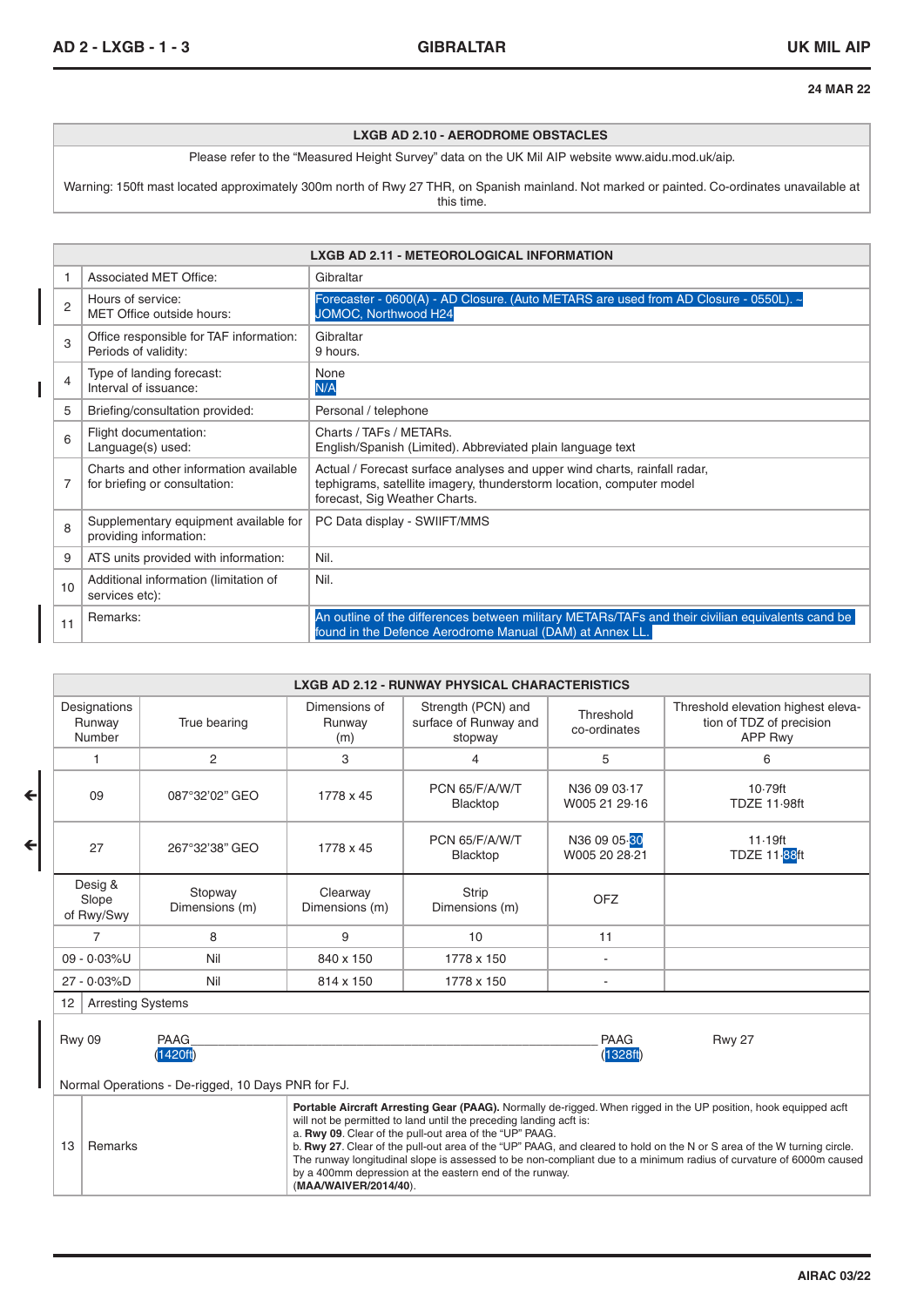|                       | <b>LXGB AD 2.13 - DECLARED DISTANCES</b> |                    |             |                   |                                                                                                                                               |  |  |  |  |  |
|-----------------------|------------------------------------------|--------------------|-------------|-------------------|-----------------------------------------------------------------------------------------------------------------------------------------------|--|--|--|--|--|
| Runway                | <b>TORA</b><br>(m)                       | <b>TODA</b><br>(m) | ASDA<br>(m) | <b>LDA</b><br>(m) | <b>Remarks</b>                                                                                                                                |  |  |  |  |  |
| 5<br>3<br>2<br>6<br>4 |                                          |                    |             |                   |                                                                                                                                               |  |  |  |  |  |
| 09                    | 1680                                     | 2519               | 1680        | 1528              | TORA = RW End 09 to Thr 27 lights<br>TODA = RW End 09 to 1.5 x TORA<br>$LDA = Thr$ 09 to Thr 27 lights<br>$ASDA = RW$ End 09 to Thr 27 lights |  |  |  |  |  |
| 27                    | 1628                                     | 2441               | 1628        | 1528              | TORA = RW End 27 to Thr 09 lights<br>TODA = RW End 27 to 1.5 x TORA<br>$LDA = Thr 27$ to Thr 09 lights<br>$ASDA = RW$ End 27 to Thr 09 lights |  |  |  |  |  |
|                       |                                          |                    |             |                   | Note: Easternmost 50m of Eastern RESA is not available, due to tunnel works (MAA/AWE/2014/024).                                               |  |  |  |  |  |

|              | <b>LXGB AD 2.14 - APPROACH AND RUNWAY LIGHTING</b> |                                          |                                                                                                                                                                                                                                                                                                                                                                          |                                  |                                                                              |                                                                        |                                                 |                                            |  |
|--------------|----------------------------------------------------|------------------------------------------|--------------------------------------------------------------------------------------------------------------------------------------------------------------------------------------------------------------------------------------------------------------------------------------------------------------------------------------------------------------------------|----------------------------------|------------------------------------------------------------------------------|------------------------------------------------------------------------|-------------------------------------------------|--------------------------------------------|--|
| Runway       | Approach lighting<br>Type<br>Length Intensity      | Threshold<br>lighting Colour<br>Wingbars | <b>PAPI VASIS</b><br>Angle Distance<br>from Thr (MEHT)                                                                                                                                                                                                                                                                                                                   | <b>TDZ</b><br>lighting<br>Length | Runway<br>Centreline<br>lighting<br>Length<br>Spacing<br>Colour<br>Intensity | Runway<br>edge<br>lighting<br>Length<br>Spacing<br>Colour<br>Intensity | Runway<br>End<br>lighting<br>Colour<br>Wingbars | Stopway<br>lighting<br>Length(m)<br>Colour |  |
| $\mathbf{1}$ | 2                                                  | 3                                        | 4                                                                                                                                                                                                                                                                                                                                                                        | 5                                | 6                                                                            | $\overline{7}$                                                         | 8                                               | 9                                          |  |
| 09           | See Remarks                                        | Green<br>$\perp$<br>Green<br>Wingbars    | PAPI 3°<br>(31ft)                                                                                                                                                                                                                                                                                                                                                        | Nil                              | Nil                                                                          | Flush<br>White HI<br>Omni,90m                                          | Red                                             | Nil                                        |  |
| 27           | See Remarks                                        | Green<br>$\perp$<br>Green<br>Wingbars    | PAPI 3°<br>(31ft)                                                                                                                                                                                                                                                                                                                                                        | Nil                              | Nil                                                                          | Flush<br>White HI<br>Omni,90m                                          | Red                                             | Nil                                        |  |
| 10           | Remarks:                                           | 1nm unless required by pilot.            | Rwy 09. Single Yellow flashing light on yellow marker buoy 1372m/4500ft from sea wall marks the extended<br>centreline. Strobe lights angled to coincide with Air Systems position at 3nm, switched off when Air Systems at<br>Rwy 27. Strobe lights, switched off when Air Systems at 1nm unless required by pilot.<br>Caution - Airfield surrounded by urban lighting. |                                  |                                                                              |                                                                        |                                                 |                                            |  |

|    | LXGB AD 2.15 - OTHER LIGHTING, SECONDARY POWER SUPPLY          |                                                                                                                                                                       |  |  |  |  |  |  |  |  |
|----|----------------------------------------------------------------|-----------------------------------------------------------------------------------------------------------------------------------------------------------------------|--|--|--|--|--|--|--|--|
|    | A Bn/I Bn location, characteristics and<br>hours of operation: | Removed. (MAA/EXEMPTION/2013/06) see DAM Annex F.                                                                                                                     |  |  |  |  |  |  |  |  |
| 2  | Anemometer location and lighting:                              | N36 09 09 10 W005 21 26 40 - Lit with red obstruction lights.<br>N36 09 10.50 W005 20 29.20 - Unlit.<br>N36 09 09 70 W005 20 53 60 - Lit with red obstruction lights. |  |  |  |  |  |  |  |  |
| -3 | Taxiway edge and centreline lighting:                          | Taxiway A, B, C, D and E: blue side lighting.                                                                                                                         |  |  |  |  |  |  |  |  |
| 4  | Secondary power supply:<br>Switch-over time:                   | Yes.<br>15 seconds.                                                                                                                                                   |  |  |  |  |  |  |  |  |
|    | Remarks:                                                       | Stadium lights: All Aprons. Portable lights to mark parked Air Systems.                                                                                               |  |  |  |  |  |  |  |  |

| <b>LXGB AD 2.16 - HELICOPTER LANDING AREA</b> |      |  |  |  |  |  |  |  |  |
|-----------------------------------------------|------|--|--|--|--|--|--|--|--|
| Location:                                     | Nil. |  |  |  |  |  |  |  |  |
| 2<br>Elevation:                               | Nil. |  |  |  |  |  |  |  |  |
| Lighting:<br>3                                | Nil. |  |  |  |  |  |  |  |  |
| Remarks:                                      | Nil. |  |  |  |  |  |  |  |  |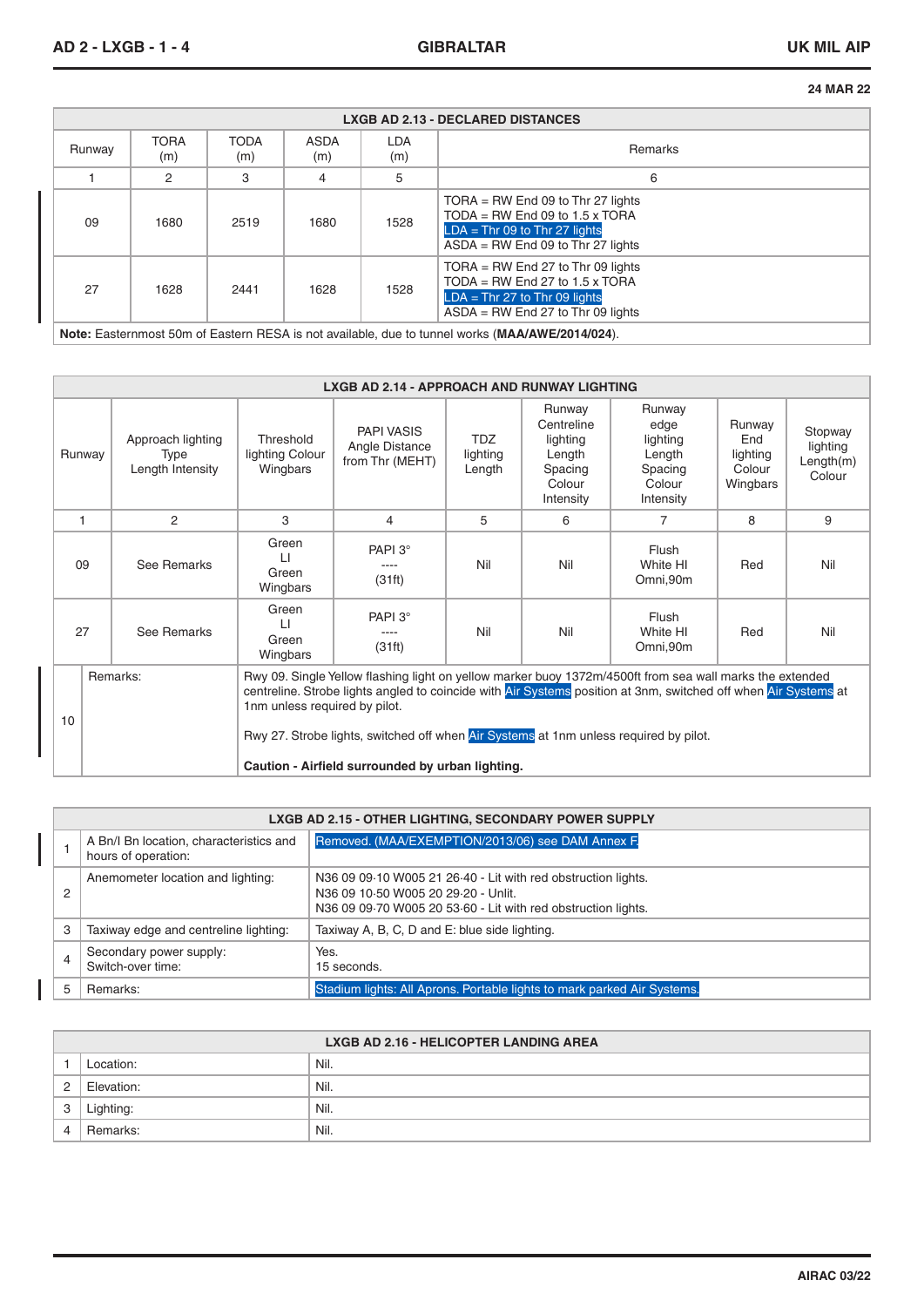I

Ī

|           | <b>LXGB AD 2.17 - ATS AIRSPACE</b>                                              |                                                                                                                                          |                        |                         |  |  |  |  |  |  |  |
|-----------|---------------------------------------------------------------------------------|------------------------------------------------------------------------------------------------------------------------------------------|------------------------|-------------------------|--|--|--|--|--|--|--|
|           | Designation and lateral limits                                                  |                                                                                                                                          | <b>Vertical limits</b> | Airspace Classification |  |  |  |  |  |  |  |
|           |                                                                                 |                                                                                                                                          | 2<br>З                 |                         |  |  |  |  |  |  |  |
| airfield. | Nil - absence of ATZ/MATZ may result in uncontrolled Air Systems in vicinity of |                                                                                                                                          | N/A                    | G                       |  |  |  |  |  |  |  |
| 4         | ATS Unit Callsign:<br>Language:                                                 | Gibraltar.<br>English.                                                                                                                   |                        |                         |  |  |  |  |  |  |  |
| 5         | <b>Transition Altitude:</b>                                                     | 6,000ft.                                                                                                                                 |                        |                         |  |  |  |  |  |  |  |
| 6         | Remarks:                                                                        | Air Systems within Class G airspace receiving an ATS from Gibraltar ATC will be provided with<br>a service in accordance with UK CAP 774 |                        |                         |  |  |  |  |  |  |  |

| <b>LXGB AD 2.18 - ATS COMMUNICATION FACILITIES</b> |                              |                                |        |                    |                                                        |  |  |  |  |  |
|----------------------------------------------------|------------------------------|--------------------------------|--------|--------------------|--------------------------------------------------------|--|--|--|--|--|
| Service                                            |                              | Frequency                      |        | Hours of Operation |                                                        |  |  |  |  |  |
| Designation                                        | Callsign                     | MHz                            | Winter | Summer             | <b>Remarks</b>                                         |  |  |  |  |  |
|                                                    | 2                            | 3                              |        | 4                  | 5                                                      |  |  |  |  |  |
| <b>RAD</b>                                         | Gibraltar Radar              | 264.875<br>122.800             | HO     | HO                 |                                                        |  |  |  |  |  |
| T/D                                                | Gibraltar<br><b>Talkdown</b> | 235.050<br>130.400<br>123-300* | HO     | HO                 | * NATO common frequency.<br>Available on request only. |  |  |  |  |  |
| <b>TWR</b>                                         | <b>Gibraltar Tower</b>       | 240.575<br>131.200             | HO     | HO                 |                                                        |  |  |  |  |  |
| <b>OPS</b>                                         | Gibraltar Ops                | 327.900                        | HO     | HO                 |                                                        |  |  |  |  |  |

| LXGB AD 2.19 - RADIO NAVIGATION AND LANDING AIDS |       |                                                                                |                      |        |              |                         |         |  |  |  |
|--------------------------------------------------|-------|--------------------------------------------------------------------------------|----------------------|--------|--------------|-------------------------|---------|--|--|--|
|                                                  |       |                                                                                | Hours of Operation   |        |              | Elevation               |         |  |  |  |
| Type Category<br>(Variation)                     | Ident | Frequency                                                                      | Winter               | Summer | Antenna Site | of DME                  | Remarks |  |  |  |
|                                                  |       |                                                                                | # and by arrangement |        | co-ordinates | Transmitting<br>antenna |         |  |  |  |
|                                                  |       |                                                                                |                      |        |              | 6                       |         |  |  |  |
| Remarks:                                         |       | <b>TACAN currently unavailable and being replaced under Programme MARSHALL</b> |                      |        |              |                         |         |  |  |  |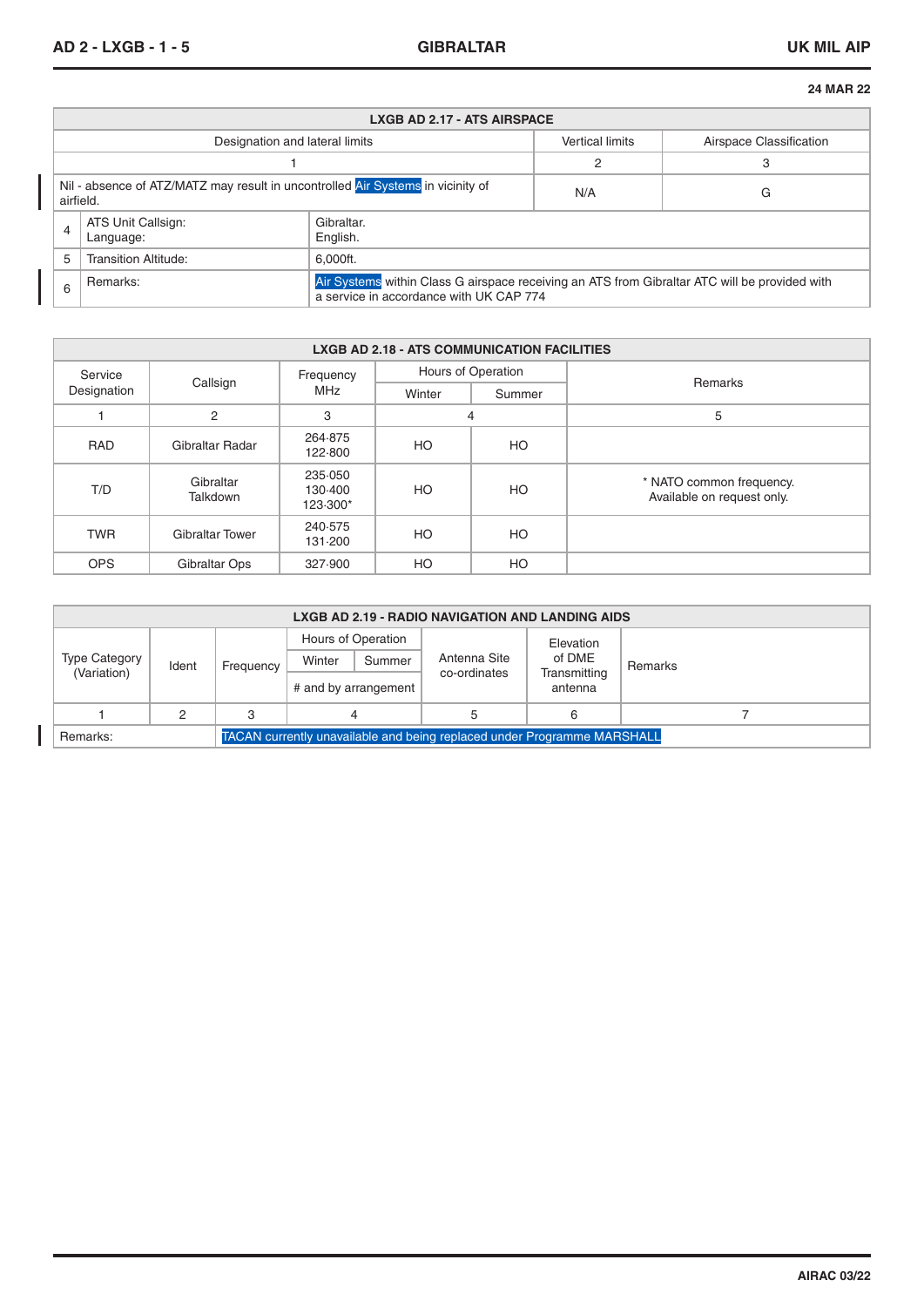# **LXGB AD 2.20 - LOCAL TRAFFIC REGULATIONS** 1 **Airport regulations** RAF Gibraltar is owned and operated by the Ministry of Defence and regulated by the Military Aviation Authority. No guarantee can be given that this airfield meets the requirements of ICAO Annex 14 Volume I and II. Operators are to satisfy themselves that they have met all the requirements of the Gibraltar Civil Aviation (Air Navigation) Regulations 2009 and EU-OPS. 2 **Ground Movement** See Terminal Charts and NOTAMS. 3 **CAT II/III Operations** Nil. 4 **Warnings** 1. Overflight of Rock and harbour installations prohibited. 2. Major migration routes pass over Gibraltar and heavy concentrations of large birds may always be encountered. 3. Heavy Wind turbulence can be an issue. See Approach Charts. 4. Due to the lack of regulated airspace around RAF Gibraltar there is a possibility of unknown Air Systems in the immediate vicinity of the AD 5. All areas of A/D other than designated Rwys, Turning Circle, Twys and Aprons are to be treated as non-load bearing surfaces. 5 **Helicopter Operations** Mil helo ops as briefed by ATC according to operational requirements. Routine local helo flights as directed by ATC. 6 **Use of Runways** Main road crosses Rwy 09 / 27 at mid point. ATC requires 6 minutes to secure runway for use, including for over flights of the runway below 500ft. 7 **Training** Nil.  $\leftarrow$ ↤  $\leftarrow$  $\leftarrow$

# **LXGB AD 2.21 - NOISE ABATEMENT PROCEDURES**

See Terminal Approach Procedures (TAP) Charts and Noise Abatement Procedure Orders in DAM at Annex H.

### **LXGB AD 2.22 - FLIGHT PROCEDURES**

|   | Procedures for in bound aircraft:                                                                    | See TAP Charts |  |  |  |  |  |
|---|------------------------------------------------------------------------------------------------------|----------------|--|--|--|--|--|
|   | Departures:                                                                                          | See TAP Charts |  |  |  |  |  |
| 3 | Radio Communication Failure:                                                                         | See TAP Charts |  |  |  |  |  |
| 4 | Missed Approach Procedure:                                                                           | See TAP Charts |  |  |  |  |  |
| 5 | <b>See TAP Charts</b><br>Aerodrome Operating Minima:                                                 |                |  |  |  |  |  |
| 6 | Instrument Approach Procedures (IAP) for this aerodrome are established outside controlled airspace. |                |  |  |  |  |  |

#### **LXGB AD 2.23 - ADDITIONAL INFORMATION**

Nil.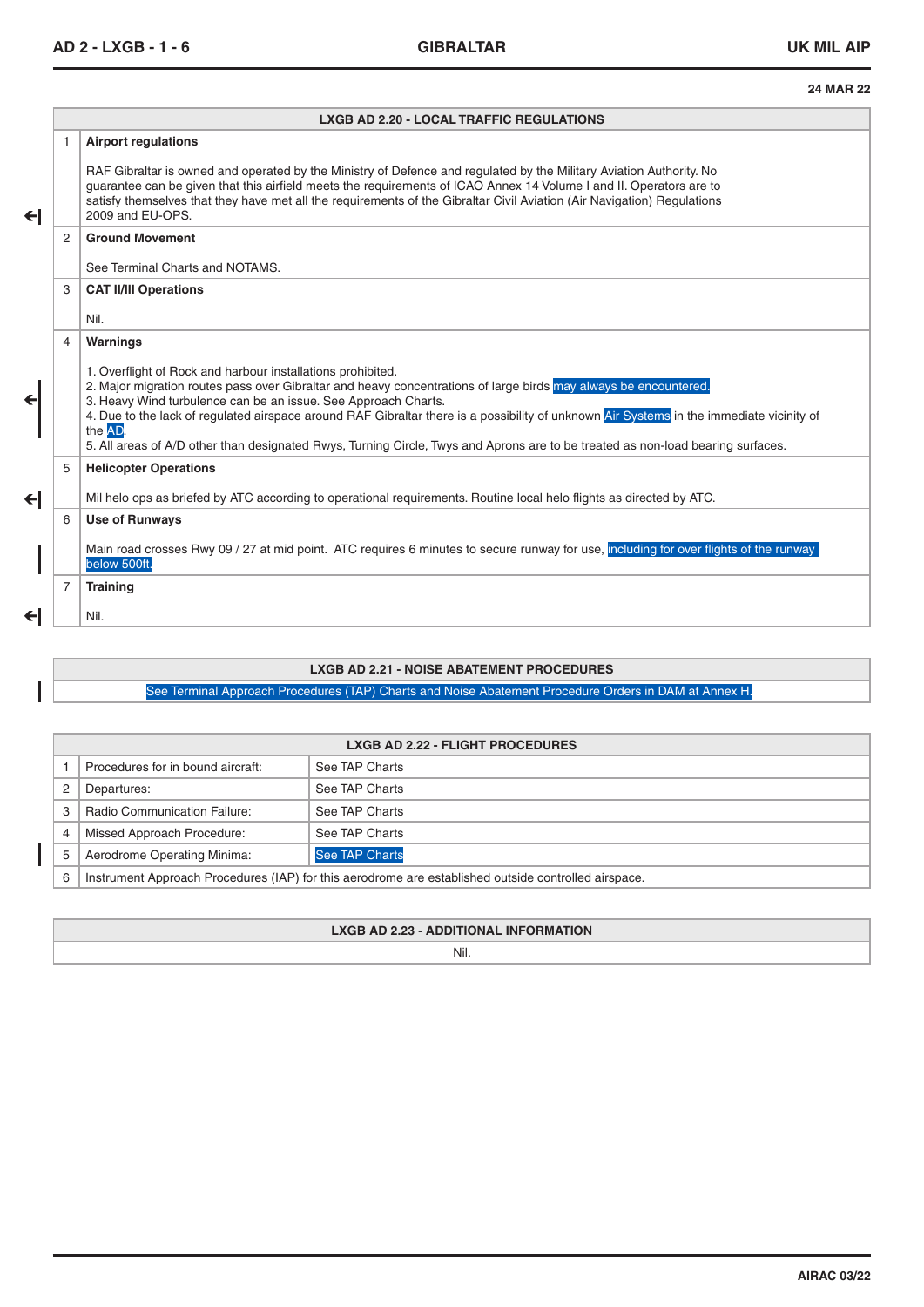I

I

|                                                                                                                                                                                                     | LXGB AD 2.24 - CHARTS RELATING TO THIS AERODROME                                                                                                                                                                                                                                                                                                                              |                                                                                                                                                                                                                                                                                                                                             |                        |  |  |  |  |  |  |  |  |
|-----------------------------------------------------------------------------------------------------------------------------------------------------------------------------------------------------|-------------------------------------------------------------------------------------------------------------------------------------------------------------------------------------------------------------------------------------------------------------------------------------------------------------------------------------------------------------------------------|---------------------------------------------------------------------------------------------------------------------------------------------------------------------------------------------------------------------------------------------------------------------------------------------------------------------------------------------|------------------------|--|--|--|--|--|--|--|--|
|                                                                                                                                                                                                     | <b>Terminal Approach Procedure Charts</b>                                                                                                                                                                                                                                                                                                                                     |                                                                                                                                                                                                                                                                                                                                             | <b>En-Route Charts</b> |  |  |  |  |  |  |  |  |
| B1<br>B <sub>2</sub><br>B <sub>3</sub><br><b>B4</b><br>B <sub>5</sub><br>D <sub>1</sub><br>E1<br>F <sub>1</sub><br>H1<br>H <sub>2</sub><br>K <sub>1</sub><br>K <sub>2</sub><br>K <sub>3</sub><br>K4 | Special Procedures (1)<br>Special Procedures (2)<br>Special Procedures (3)<br>Special Procedures (4)<br>Special Procedures (5)<br><b>Aerodrome Chart</b><br><b>Taxi Chart</b><br>Ramp Chart<br>Arrivals (Civilian)<br>Arrivals (Military)<br>Radar (Civil Procedure) Rwy 09<br>Radar (Civil Procedure) Rwy 27<br>Radar (Mil Procedure) Rwy 09<br>Radar (Mil Procedure) Rwy 27 | AD 2 - LXGB - 1 - 9<br>AD 2 - LXGB - 1 - 10<br>AD 2 - LXGB - 1 - 11<br>AD 2 - LXGB - 1 - 12<br>AD 2 - LXGB - 1 - 13<br>AD 2 - LXGB - 1 - 14<br>AD 2 - LXGB - 1 - 15<br>AD 2 - LXGB - 1 - 16<br>AD 2 - LXGB - 1 - 17<br>AD 2 - LXGB - 1 - 18<br>AD 2 - LXGB - 1 - 19<br>AD 2 - LXGB - 1 - 20<br>AD 2 - LXGB - 1 - 21<br>AD 2 - LXGB - 1 - 22 | EU(L)9<br>EU(H)9       |  |  |  |  |  |  |  |  |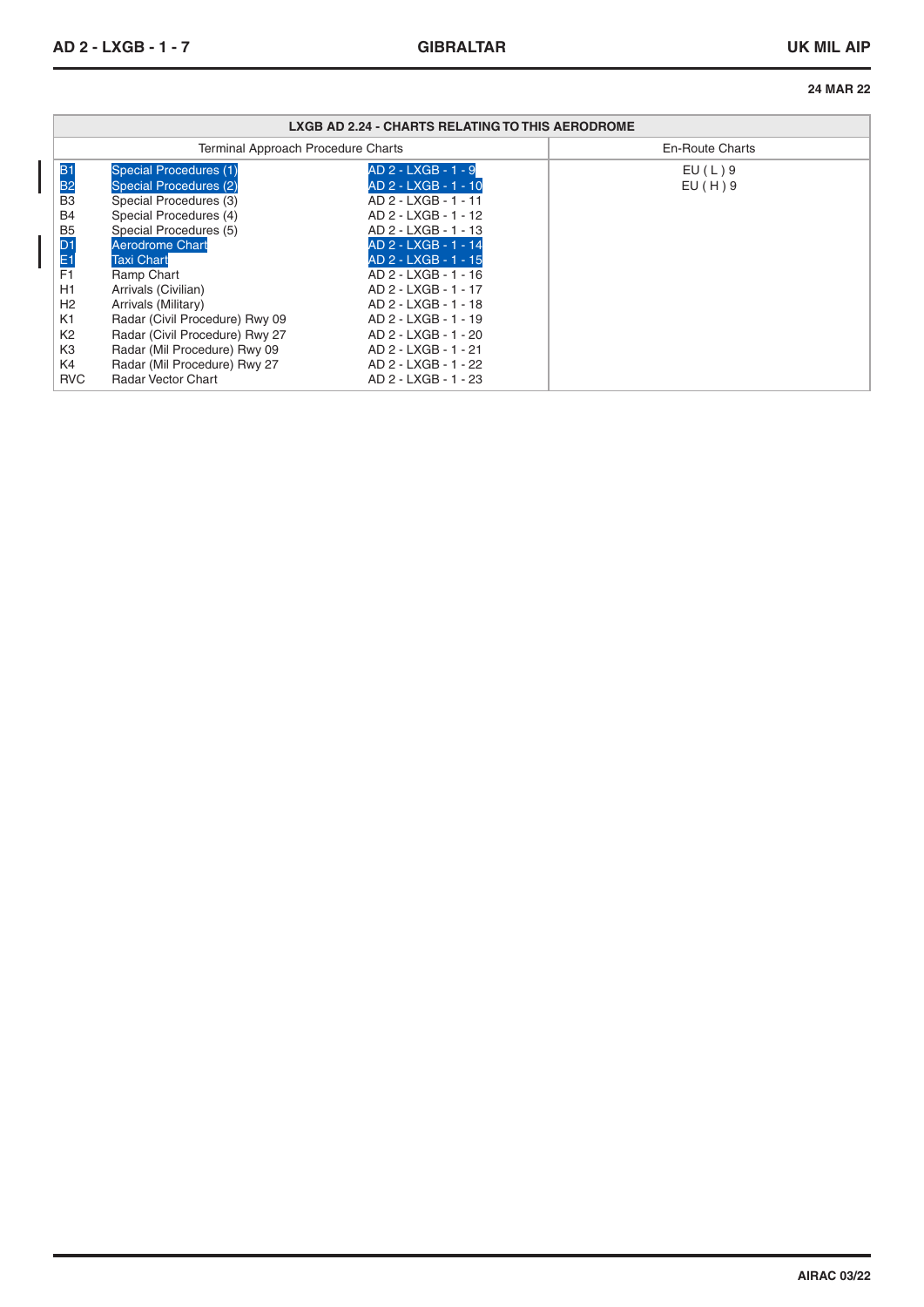**INTENTIONALLY BLANK**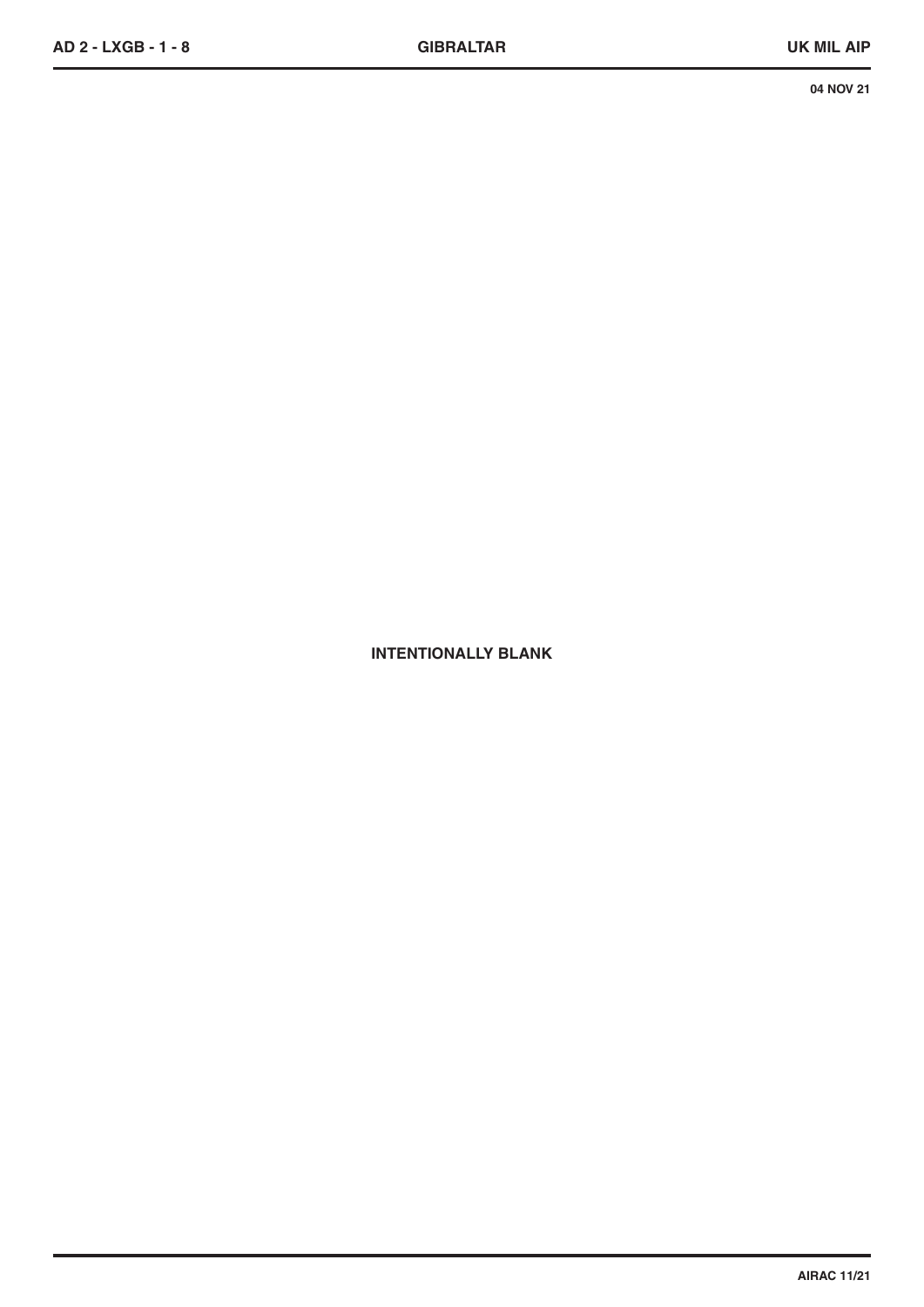# **SPECIAL PROCEDURES (1) GIBRALTAR** LTAR Elev **12** Var 1°W TA **<sup>6000</sup>** TRL ATC **24 MAR 22 B1 HAZARDS** 1. **BIRDSTRIKE HAZARD.** No1 AIDU Last Amended 21 FEB 22 Changes: Amended wind speeds **LXGB/GIB** GIBRA Due to the location of the airfield there is a significantly higher than normal concentration of bird activity to be expected in all stages of flight when operating between surface and 2000ft. ATC will inform acft on departure or arrival if the concentration of birds exceeds the normal level, in addition, if seen, ATC will pass information on large flocks transiting the area. 2. **TURBULENCE AND WIND SHEAR.** The unique topography of the surrounding area can give rise to severe wind effects which often affect acft in the final stages of flight.When the wind direction is between 110° and 250° and speed in excess of 15kts, significant turbulence should be expected during the approach and in final stages of flight to the lee of the rock. This turbulence can make landing dangerous or impossible and acft captains are to approach with extreme caution in these conditions. Turbulence and gusts can often be seen on the surface of the water, a representation of the turbulence effect is at Chart B3. South Westerly winds in excess of 25kts can lead to the formation of waterspouts in the approach to RWY 27. Flying over or in proximity to these waterspouts has been demonstrated to be very hazardous, with rapid loss of control, severe wing drop and un-commanded change in attitude, altitude and track. ATC will report waterspouts seen from the tower but acft captains are to be aware that this phenomenon can establish very quickly and without warning. Wind speeds in excess of the figures quoted are likely to cause turbulence and/or wind shear on Final Approach. **Wind Direction Wind Speed** 110°M 27kt 120°M 22kt 130°M 19kt 140°M 17kt 150°M 15kt 160°M 14kt 170°M 12kt 180°M 11kt 190°M 12kt 200°M 13kt 210°M 13kt 220°M 15kt 230°M 17kt 240°M 19kt  $250^{\circ}$ M 21kt 22 FEB: 3. **ROAD CROSSING THE RUNWAY.** Gibraltar's rwy is unique in that it is crossed at the mid-point by a 4 lane public highway, plus pedestrian and cycle lanes. The road is closed to pedestrians no later than 12nm and closed to vehicles no later than 8nm, this generally affords 3 minutes for the road to be cleared.FOD inspections

the small radar signature and possibility of being below coverage. Std routes and operating altitudes

of the intersection are completed prior to any movement involving jet powered acft.

Helicopter routes in the Bay of Gibraltar conflict laterally with the Rwy 09 approach and Rwy 27 departure and missed approach paths.Acft captains are to maintain a good lookoutfor helicopters during these stages of flight. The provision of a surveillance service cannot be relied upon due to

### **AIRAC 03/22**

AIDU Last Amended 21  $\overline{5}$ 

Changes: Amended wind speeds

**GIBRALTAR SPECIAL PROCEDURES (1)**

4. **HELI ROUTES.**

can be found in the Spanish AIP.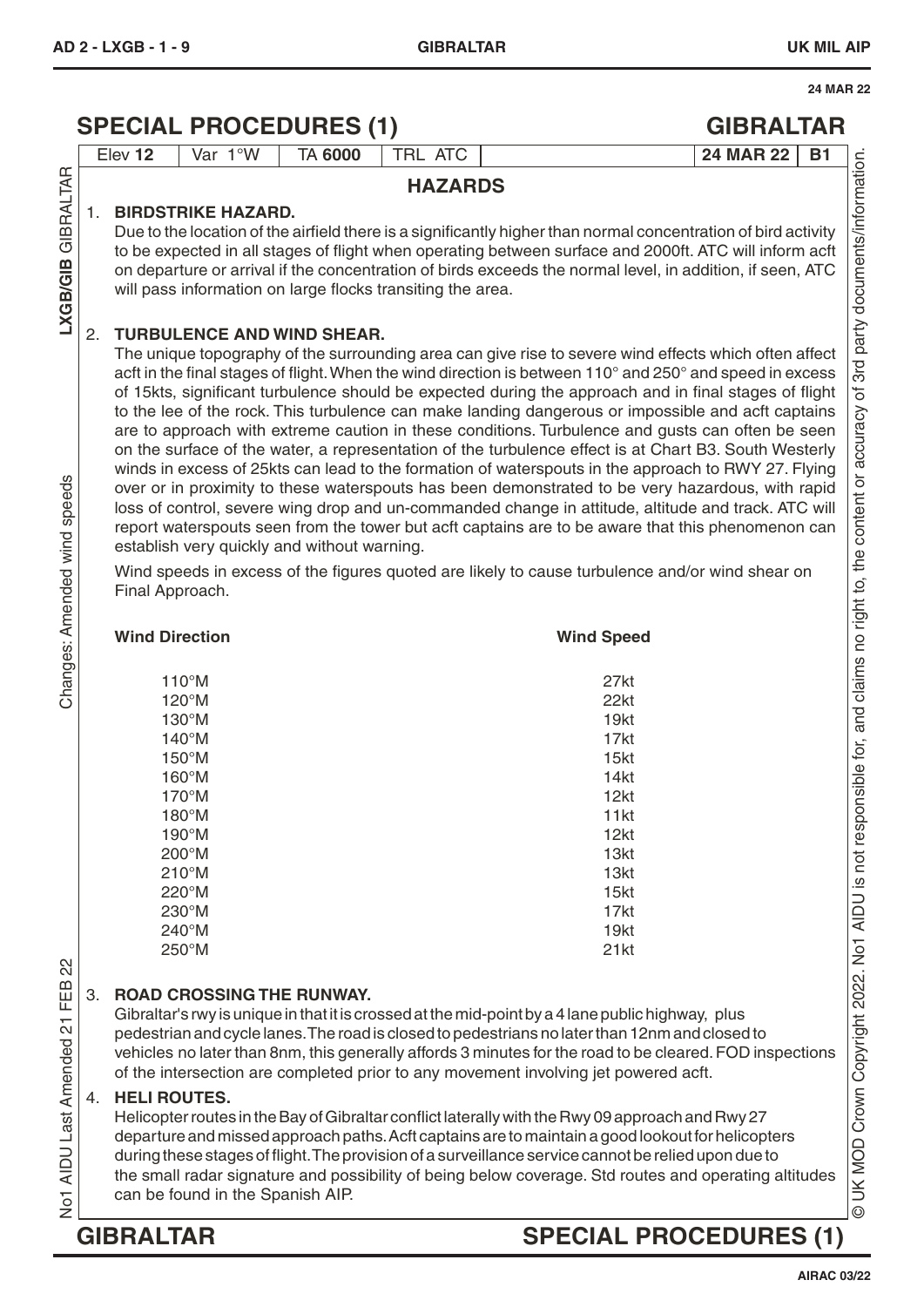|                                    |                                                                                                                                                                                                                                                                                                                                                                                                                                                                                                                                                                                                                                                                                   |                      |  | <b>SPECIAL PROCEDURES (2)</b>                        |  |                |  |  |         |  |                                                                                                                                                                                               |  | <b>GIBRALTAR</b> |           |
|------------------------------------|-----------------------------------------------------------------------------------------------------------------------------------------------------------------------------------------------------------------------------------------------------------------------------------------------------------------------------------------------------------------------------------------------------------------------------------------------------------------------------------------------------------------------------------------------------------------------------------------------------------------------------------------------------------------------------------|----------------------|--|------------------------------------------------------|--|----------------|--|--|---------|--|-----------------------------------------------------------------------------------------------------------------------------------------------------------------------------------------------|--|------------------|-----------|
|                                    |                                                                                                                                                                                                                                                                                                                                                                                                                                                                                                                                                                                                                                                                                   | Elev 12              |  | Var 1°W                                              |  | <b>TA 6000</b> |  |  | TRL ATC |  |                                                                                                                                                                                               |  | <b>24 MAR 22</b> | <b>B2</b> |
|                                    |                                                                                                                                                                                                                                                                                                                                                                                                                                                                                                                                                                                                                                                                                   |                      |  |                                                      |  |                |  |  |         |  | <b>DEPARTURE MINIMUM</b>                                                                                                                                                                      |  |                  |           |
| 5.                                 |                                                                                                                                                                                                                                                                                                                                                                                                                                                                                                                                                                                                                                                                                   |                      |  | Vis 1000m at rwy THR.                                |  |                |  |  |         |  |                                                                                                                                                                                               |  |                  |           |
|                                    |                                                                                                                                                                                                                                                                                                                                                                                                                                                                                                                                                                                                                                                                                   |                      |  |                                                      |  |                |  |  |         |  | <b>SRA APPROACH MINIMA</b>                                                                                                                                                                    |  |                  |           |
| 6.                                 | sible for, and claims no right to, the content or accuracy of 3rd party documents/information<br>Surveillance radar approach procedures do not conform to PANS-OPS and are limited to visual<br>approaches only. The applicable weather minima for visual approaches is:<br>Visibility 5km or 5km in the direction of the approach path, cloudbase 1000ft. Civil pilots not in<br>visual contact with the THR at the 3nm points (point X for Rwy 09 and point Y for Rwy 27) are to<br>initiate a M/App as directed by ATC. Military pilots not in visual contact with the THR at the VDP<br>annotated on the military procedures chart are to initate a M/App as directed by ATC. |                      |  |                                                      |  |                |  |  |         |  |                                                                                                                                                                                               |  |                  |           |
|                                    |                                                                                                                                                                                                                                                                                                                                                                                                                                                                                                                                                                                                                                                                                   |                      |  |                                                      |  |                |  |  |         |  | <b>MISSED APPROACH</b>                                                                                                                                                                        |  |                  |           |
| 7.                                 |                                                                                                                                                                                                                                                                                                                                                                                                                                                                                                                                                                                                                                                                                   |                      |  |                                                      |  |                |  |  |         |  | Surveillance Radar Approach RWY 09. Climb to 4000 QNH as directed by radar.<br>RWY 27. Climb to 4000 QNH as directed by radar.                                                                |  |                  |           |
|                                    | <b>COMMS FAILURE</b>                                                                                                                                                                                                                                                                                                                                                                                                                                                                                                                                                                                                                                                              |                      |  |                                                      |  |                |  |  |         |  |                                                                                                                                                                                               |  |                  |           |
| 8.                                 |                                                                                                                                                                                                                                                                                                                                                                                                                                                                                                                                                                                                                                                                                   | navigation to PIMOS. |  |                                                      |  |                |  |  |         |  | Surveillance Radar Approach - If radio contact is lost for more than 10 sec during a surveillance<br>radar approach, commence immediate climb to 4000 QNH. Once level at 4000 QNH proceed own |  |                  |           |
|                                    | <b>PYROTECHNICS</b>                                                                                                                                                                                                                                                                                                                                                                                                                                                                                                                                                                                                                                                               |                      |  |                                                      |  |                |  |  |         |  |                                                                                                                                                                                               |  |                  |           |
| 9.                                 |                                                                                                                                                                                                                                                                                                                                                                                                                                                                                                                                                                                                                                                                                   |                      |  | normally positioned to the LHS of landing threshold. |  |                |  |  |         |  | Pyrotechnic signals are not fired from ATC. Pyrotechnic signals will be fired by yellow BCU vehicle                                                                                           |  |                  |           |
|                                    | <b>TURNAROUND PROCEDURE</b>                                                                                                                                                                                                                                                                                                                                                                                                                                                                                                                                                                                                                                                       |                      |  |                                                      |  |                |  |  |         |  |                                                                                                                                                                                               |  |                  |           |
| Changes: Emergency Arrival removed |                                                                                                                                                                                                                                                                                                                                                                                                                                                                                                                                                                                                                                                                                   |                      |  |                                                      |  |                |  |  |         |  | 10. All acft must use turning circles prior to backtrack. No turning allowed on the runway.                                                                                                   |  |                  |           |
|                                    |                                                                                                                                                                                                                                                                                                                                                                                                                                                                                                                                                                                                                                                                                   |                      |  |                                                      |  |                |  |  |         |  |                                                                                                                                                                                               |  |                  |           |
|                                    |                                                                                                                                                                                                                                                                                                                                                                                                                                                                                                                                                                                                                                                                                   |                      |  |                                                      |  |                |  |  |         |  |                                                                                                                                                                                               |  |                  |           |
|                                    |                                                                                                                                                                                                                                                                                                                                                                                                                                                                                                                                                                                                                                                                                   |                      |  |                                                      |  |                |  |  |         |  |                                                                                                                                                                                               |  |                  |           |
|                                    |                                                                                                                                                                                                                                                                                                                                                                                                                                                                                                                                                                                                                                                                                   |                      |  |                                                      |  |                |  |  |         |  |                                                                                                                                                                                               |  |                  |           |
|                                    |                                                                                                                                                                                                                                                                                                                                                                                                                                                                                                                                                                                                                                                                                   |                      |  |                                                      |  |                |  |  |         |  |                                                                                                                                                                                               |  |                  |           |
|                                    |                                                                                                                                                                                                                                                                                                                                                                                                                                                                                                                                                                                                                                                                                   |                      |  |                                                      |  |                |  |  |         |  |                                                                                                                                                                                               |  |                  |           |
|                                    |                                                                                                                                                                                                                                                                                                                                                                                                                                                                                                                                                                                                                                                                                   |                      |  |                                                      |  |                |  |  |         |  |                                                                                                                                                                                               |  |                  |           |
|                                    |                                                                                                                                                                                                                                                                                                                                                                                                                                                                                                                                                                                                                                                                                   |                      |  |                                                      |  |                |  |  |         |  |                                                                                                                                                                                               |  |                  |           |
|                                    |                                                                                                                                                                                                                                                                                                                                                                                                                                                                                                                                                                                                                                                                                   |                      |  |                                                      |  |                |  |  |         |  |                                                                                                                                                                                               |  |                  |           |
|                                    |                                                                                                                                                                                                                                                                                                                                                                                                                                                                                                                                                                                                                                                                                   |                      |  |                                                      |  |                |  |  |         |  |                                                                                                                                                                                               |  |                  |           |
|                                    |                                                                                                                                                                                                                                                                                                                                                                                                                                                                                                                                                                                                                                                                                   |                      |  |                                                      |  |                |  |  |         |  |                                                                                                                                                                                               |  |                  |           |
|                                    |                                                                                                                                                                                                                                                                                                                                                                                                                                                                                                                                                                                                                                                                                   |                      |  |                                                      |  |                |  |  |         |  |                                                                                                                                                                                               |  |                  |           |
|                                    |                                                                                                                                                                                                                                                                                                                                                                                                                                                                                                                                                                                                                                                                                   |                      |  |                                                      |  |                |  |  |         |  |                                                                                                                                                                                               |  |                  |           |
|                                    |                                                                                                                                                                                                                                                                                                                                                                                                                                                                                                                                                                                                                                                                                   | <b>GIBRALTAR</b>     |  |                                                      |  |                |  |  |         |  | <b>SPECIAL PROCEDURES (2)</b>                                                                                                                                                                 |  |                  |           |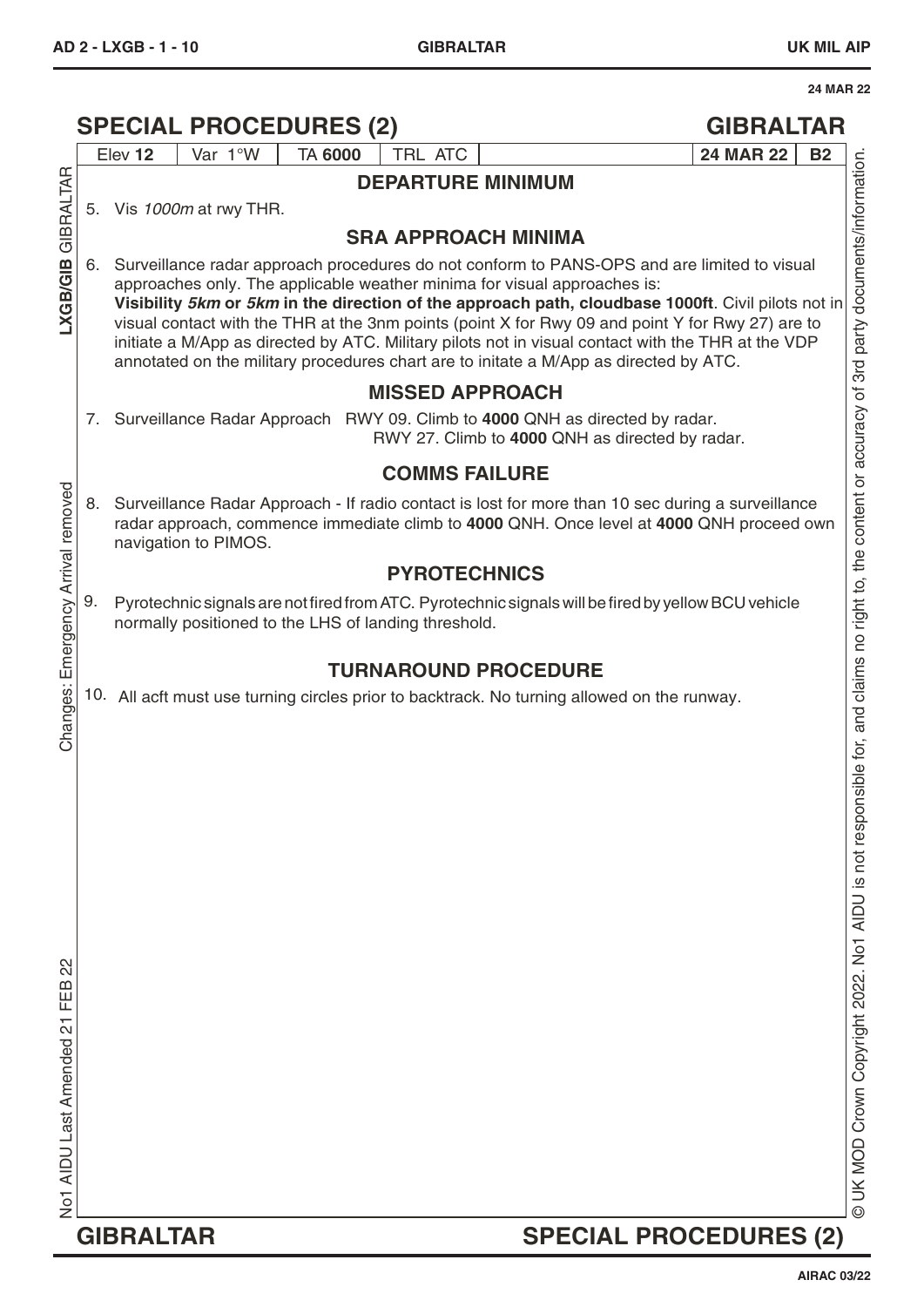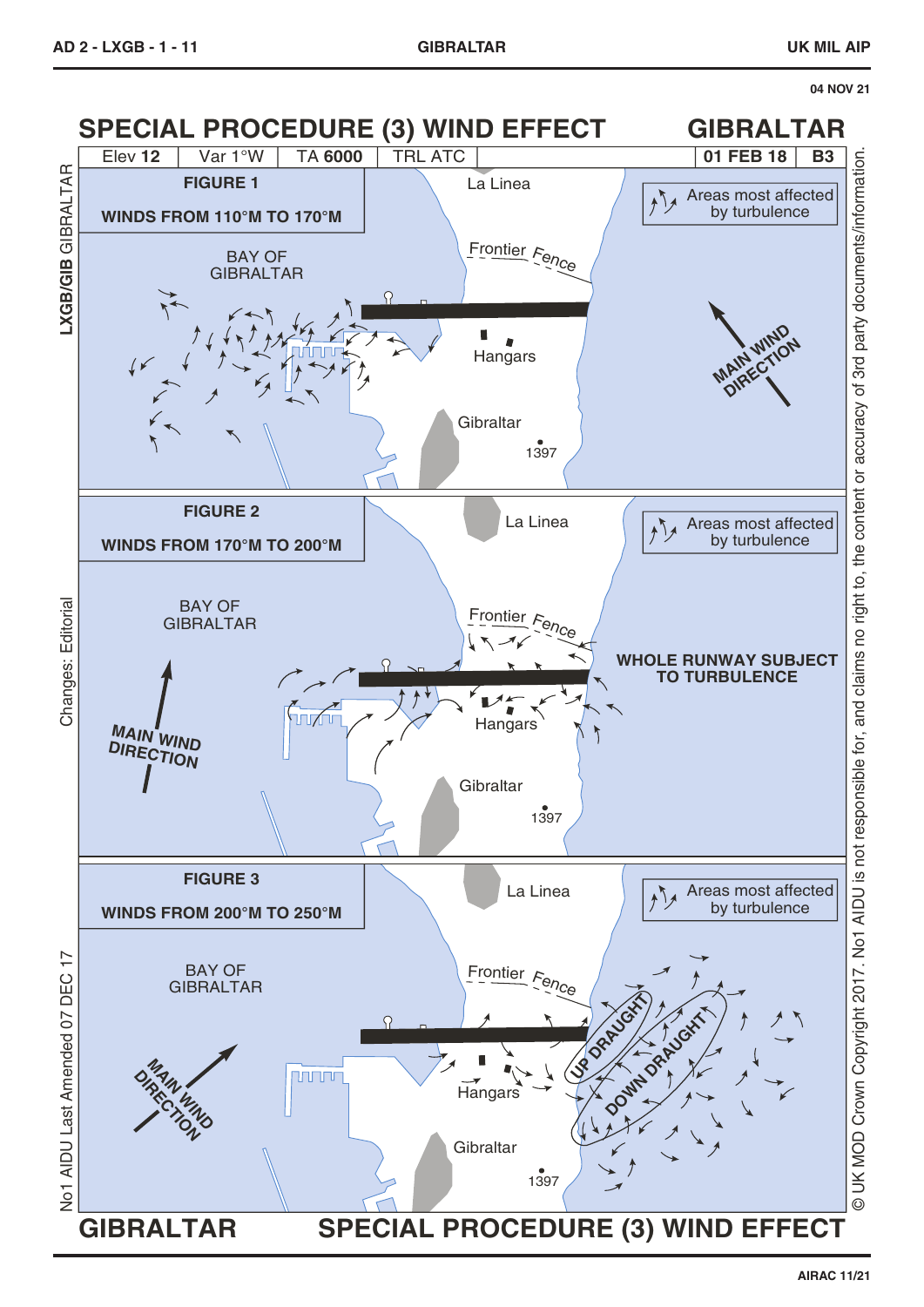

**AIRAC 11/21**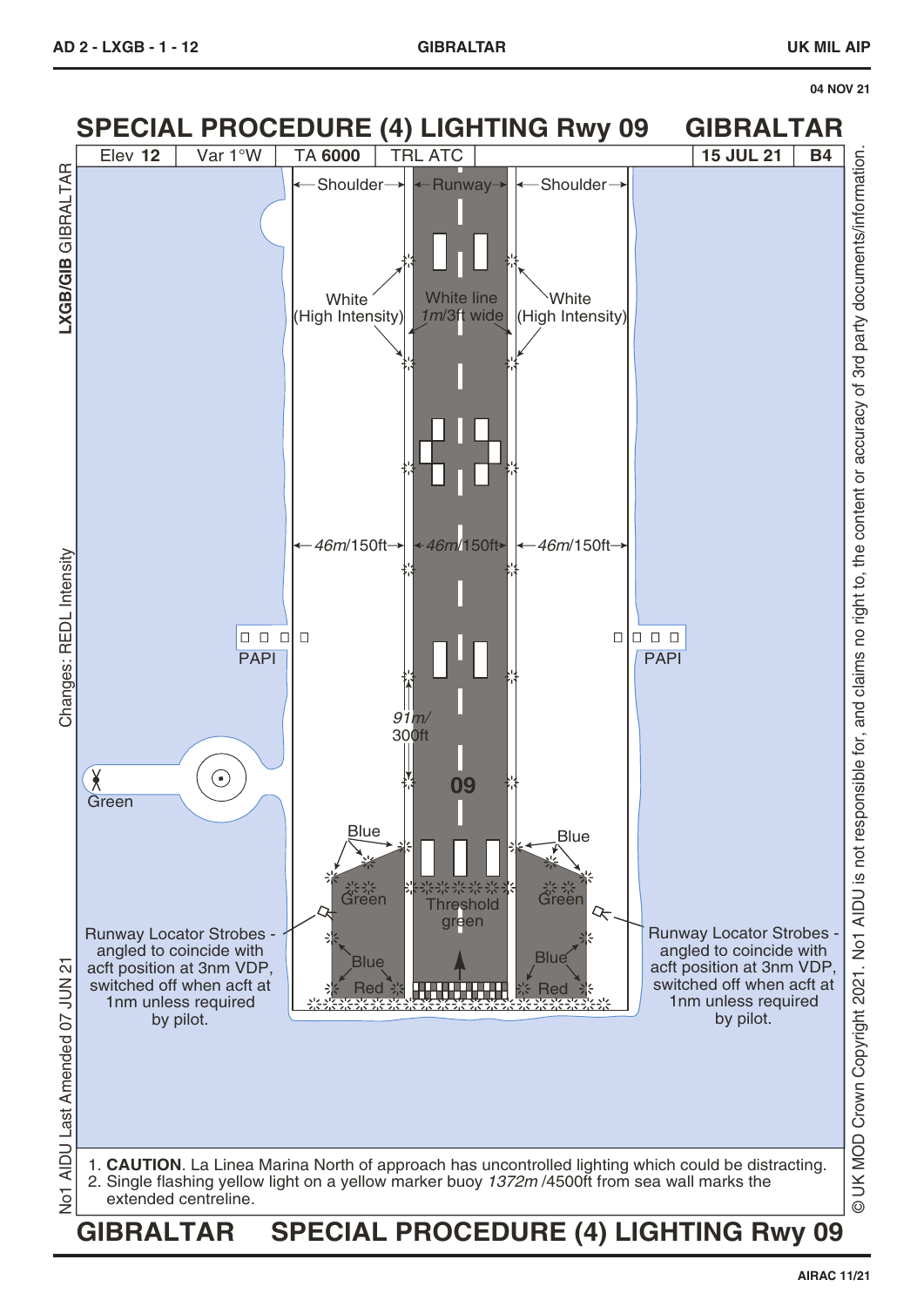

#### **SPECIAL PROCEDURE (5) LIGHTING Rwy 27 GIBRALTAR**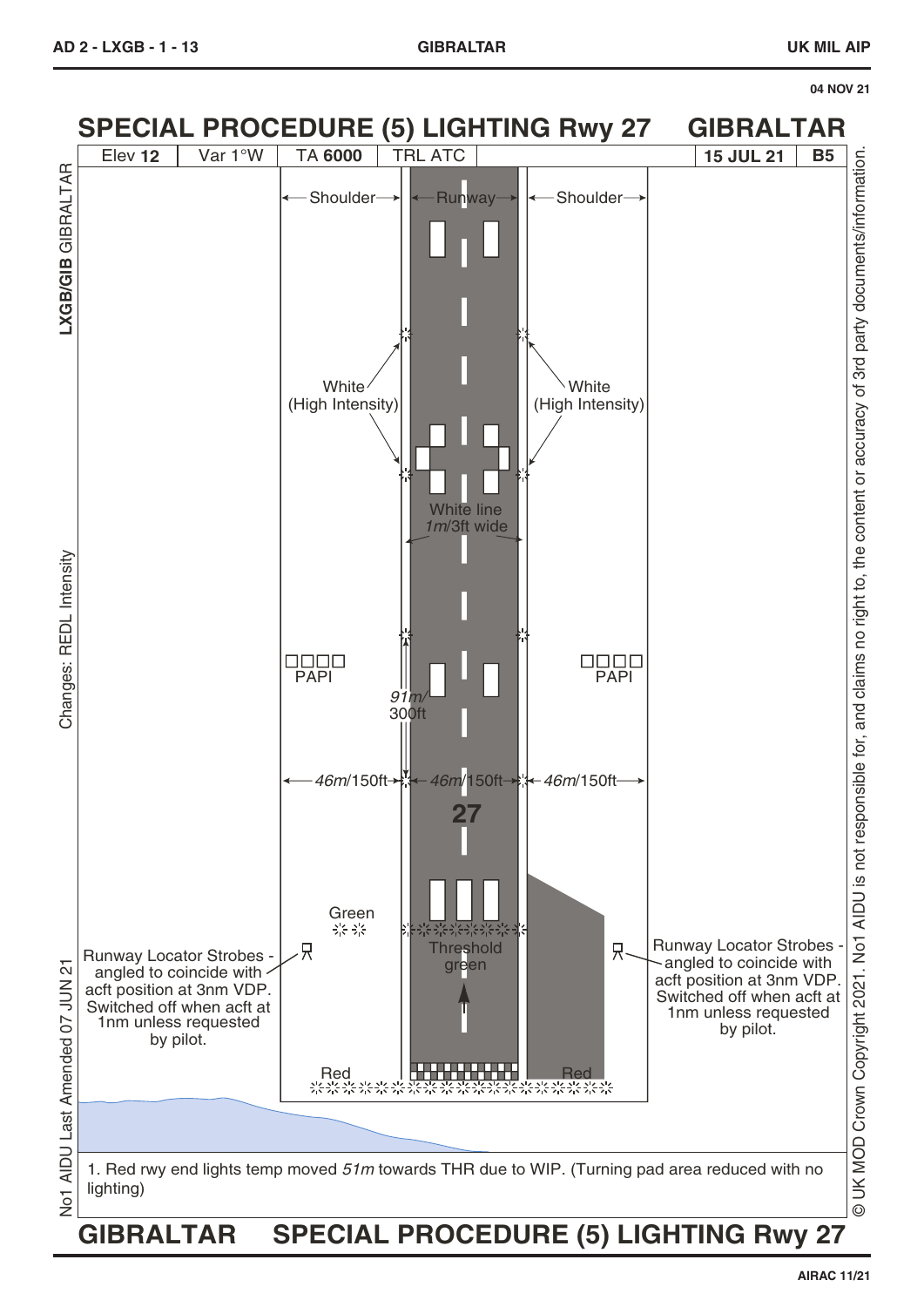



**AIRAC 03/22**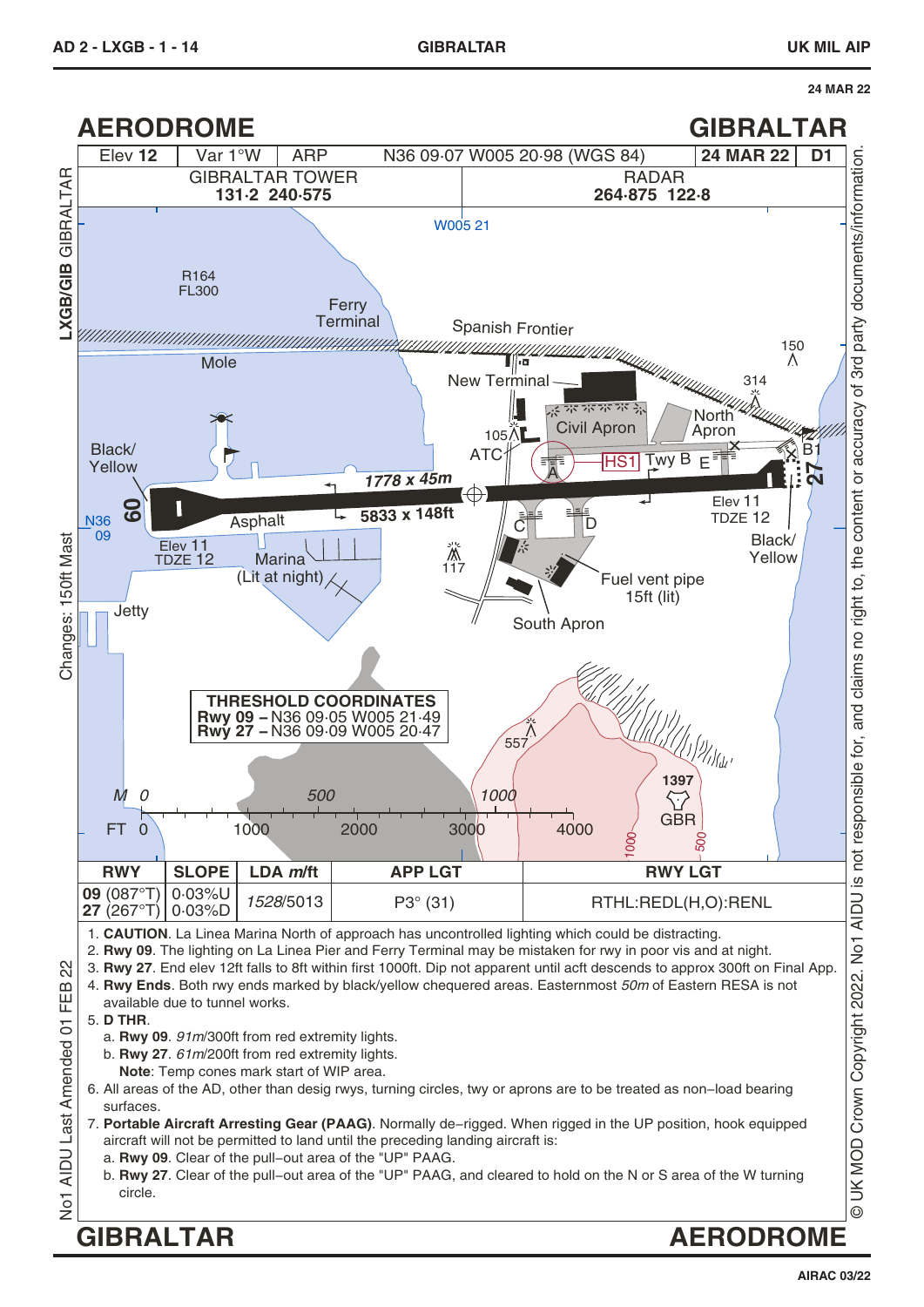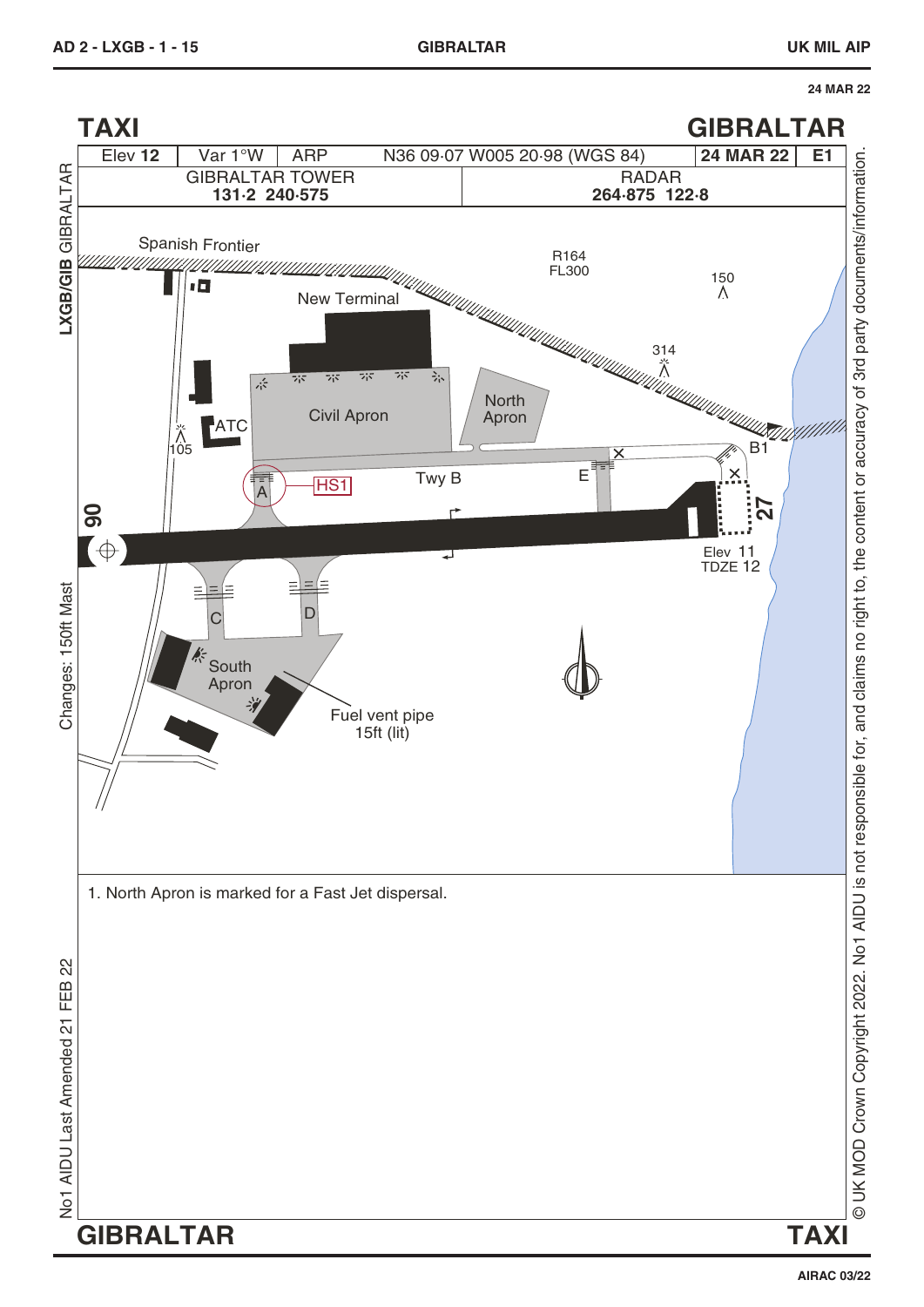**RAMP GIBRALTAR 13 OCT 16** Var 1°W © UK MOD Crown Copyright 2016. No1 AIDU is not responsible for, and claims no right to, the content or accuracy of 3rd party documents/information. © UK MOD Crown Copyright 2016. No1 AIDU is not responsible for, and claims no right to, the content or accuracy of 3rd party documents/information. Elev 12 | Var 1°W | ARP N36 09 07 W005 20 98 (WGS 84) | 13 OCT 16 | F1 **LXGB/GIB GIBRALTAR LXGB/GIB** GIBRALTAR GIBRALTAR TOWER RADAR **131·2 240·575 122·8 264·875 CAUTION:** Airport service vehicle route runs East/West between twy and 1. CAUTION: Airport service vehicle route runs East/West between twy and stands, vehicles will stop and give-way to acft.<br>Parking is nose-in/push back. stands, vehicles will stop and give-way to acft. ഥ 2. Parking is nose-in/push back. 4 Changes: Mag Var No1 AIDU Last Amended 05 SEP 16 Changes: Mag Var ო  $\overline{\mathcal{N}}$  $\mathbf{\alpha}$  $\vdash$ No1 AIDU Last Amended 05 SEP 16 **RAMP GIBRALTAR NO CRITERIA**

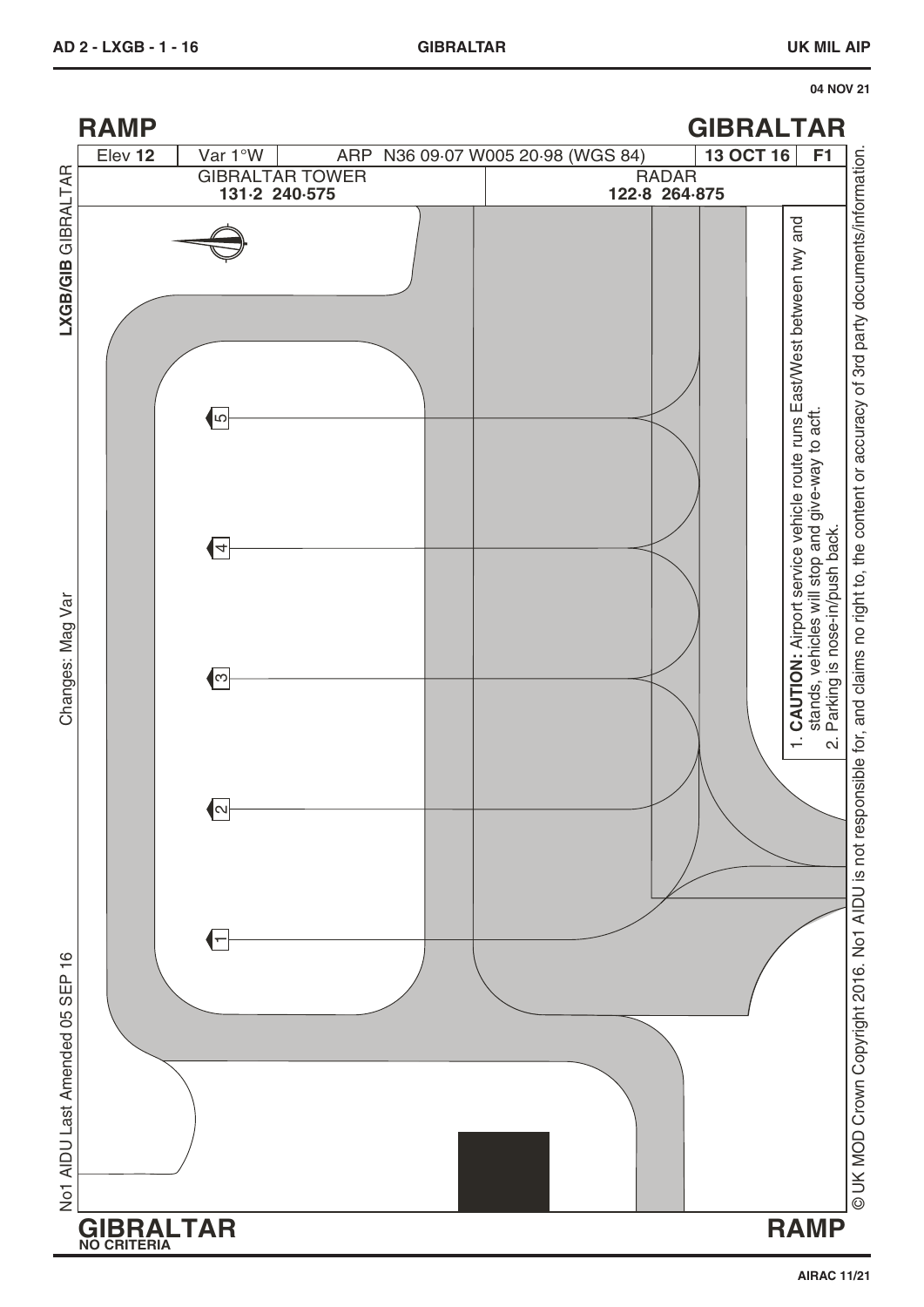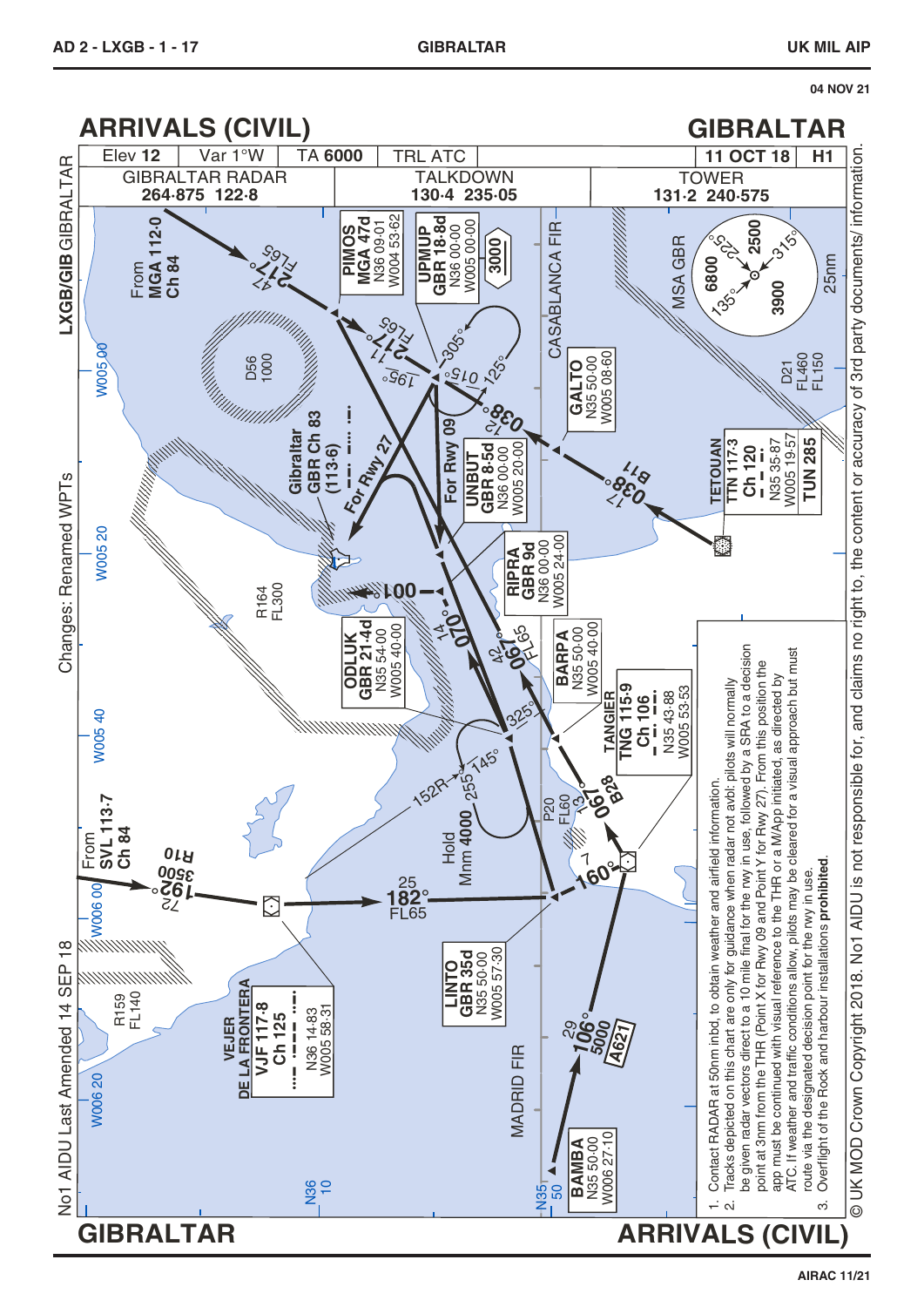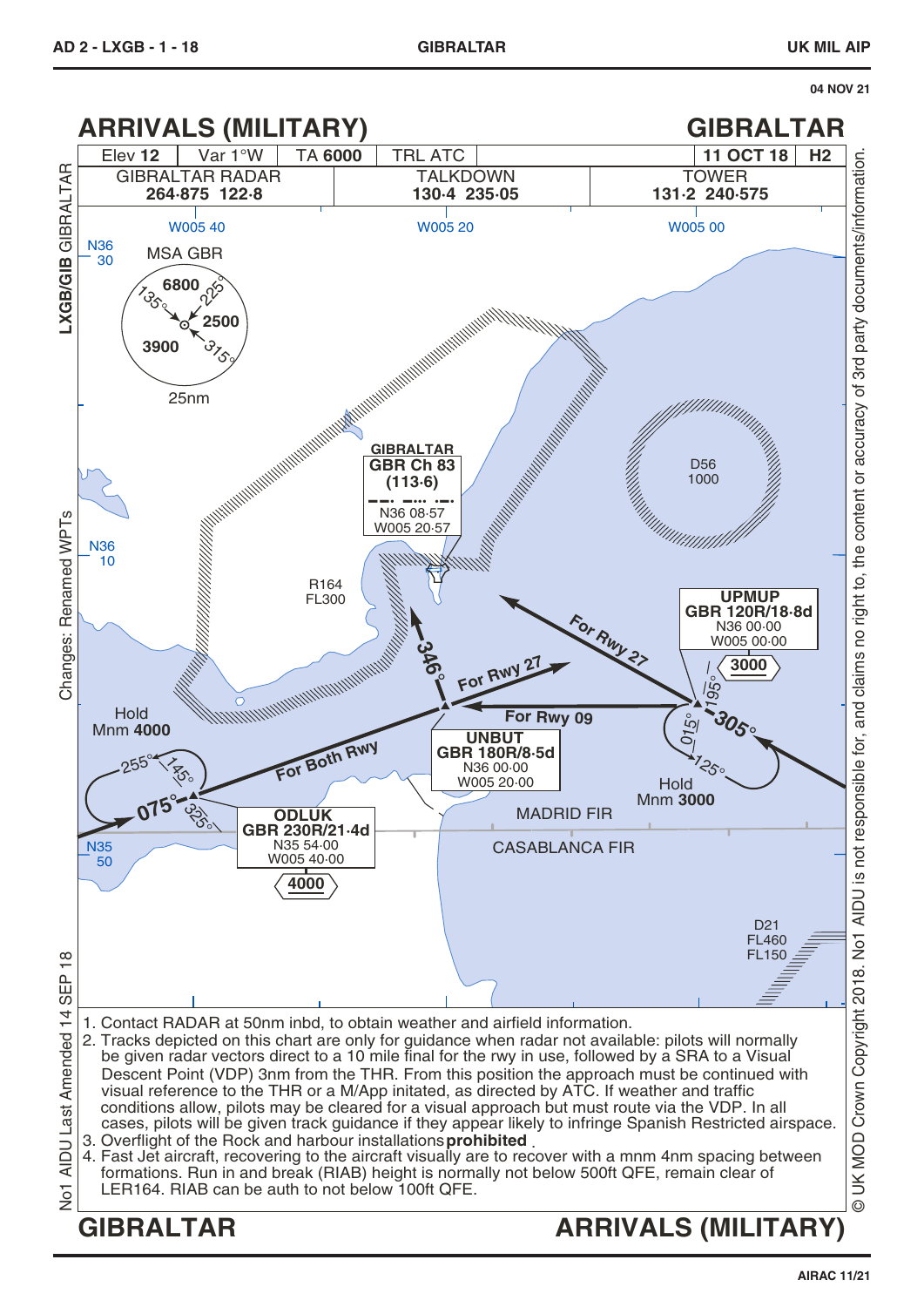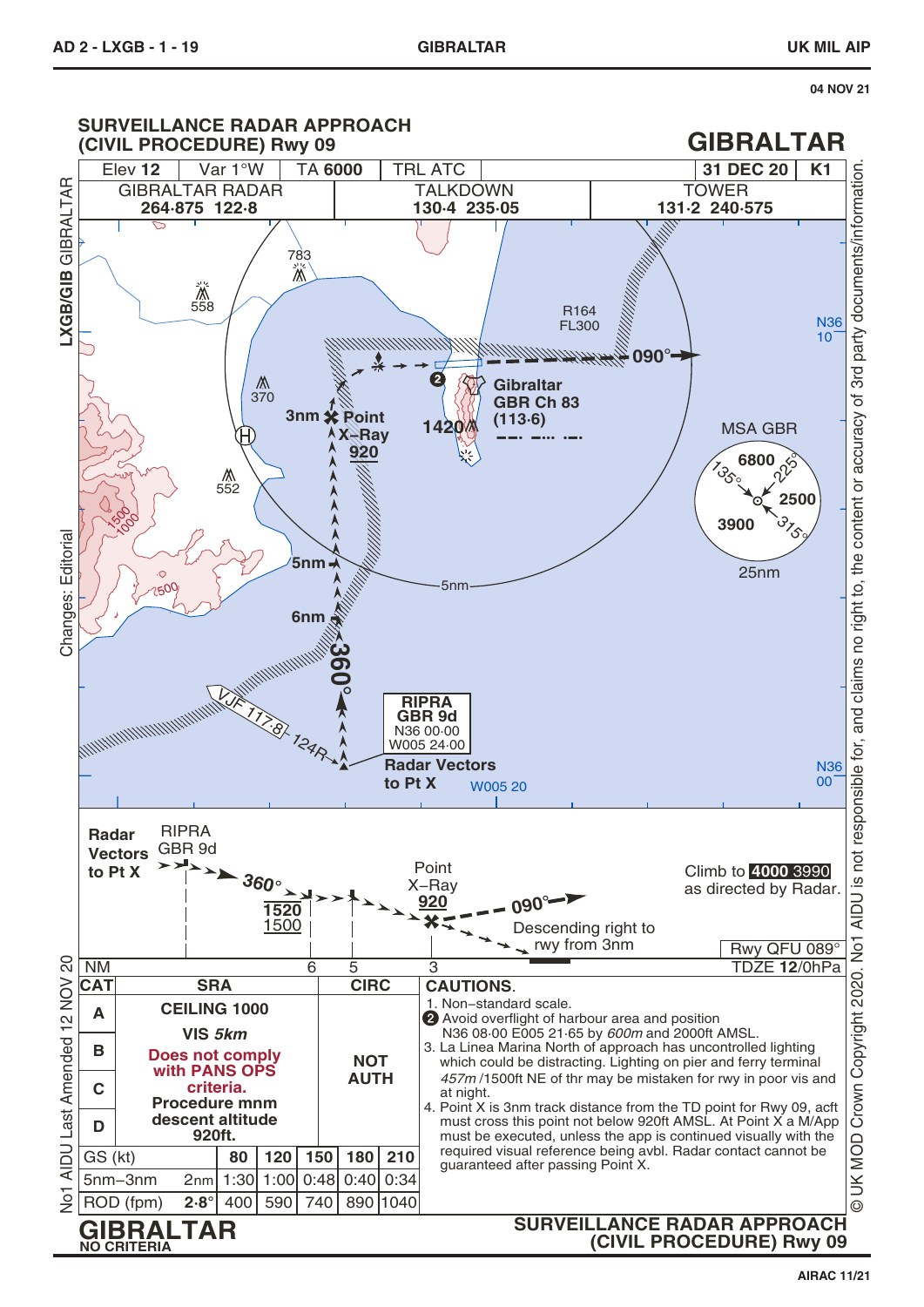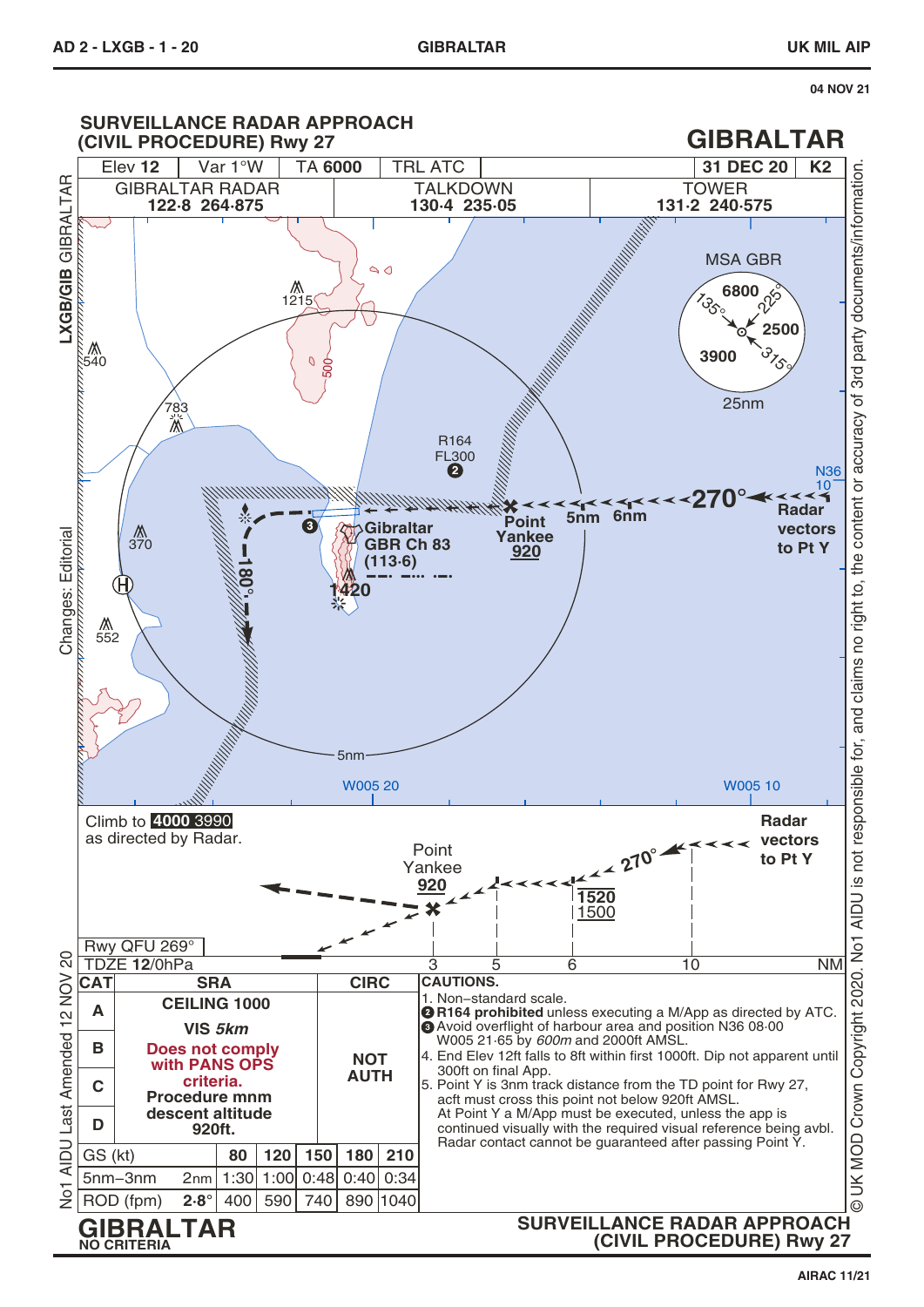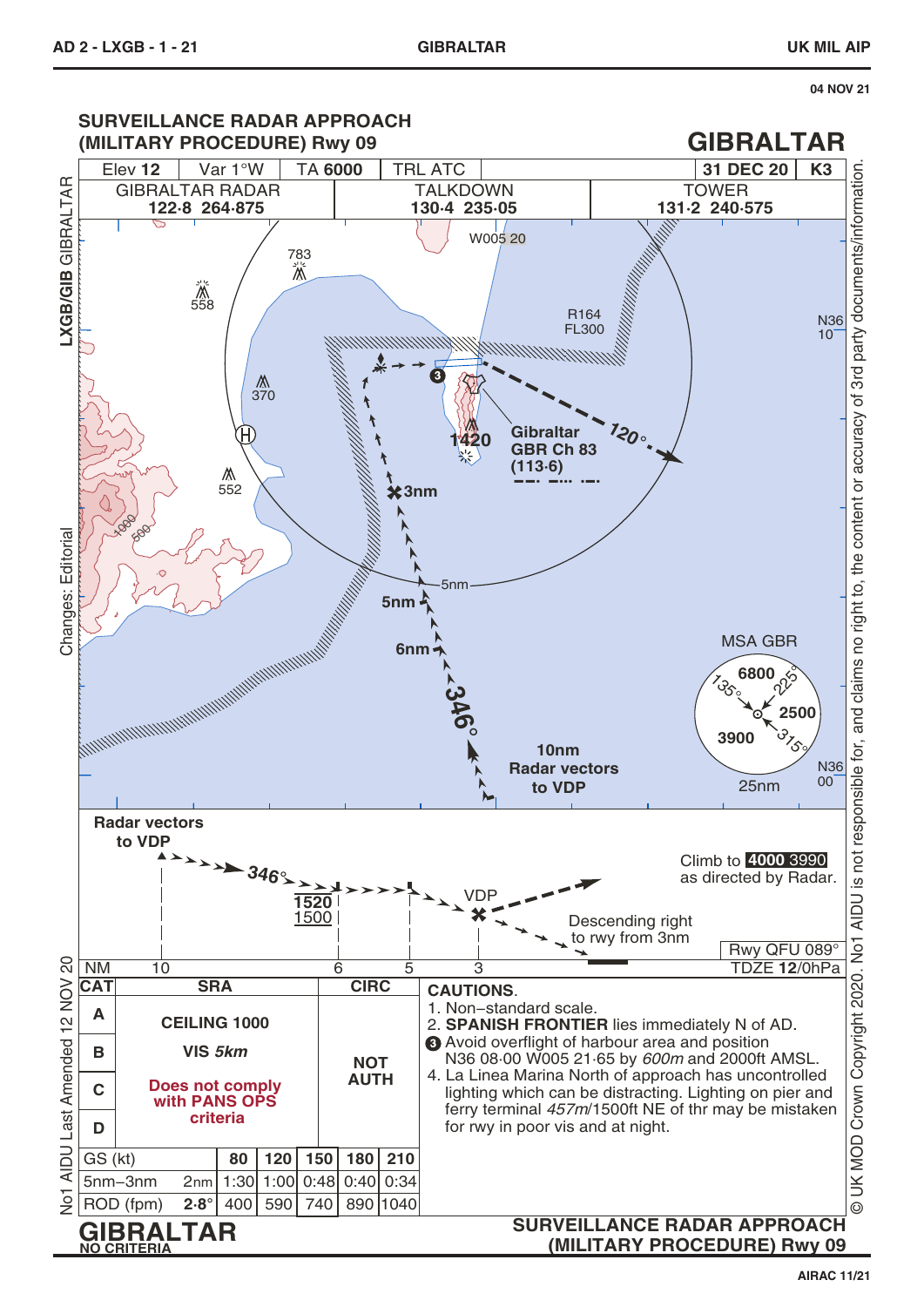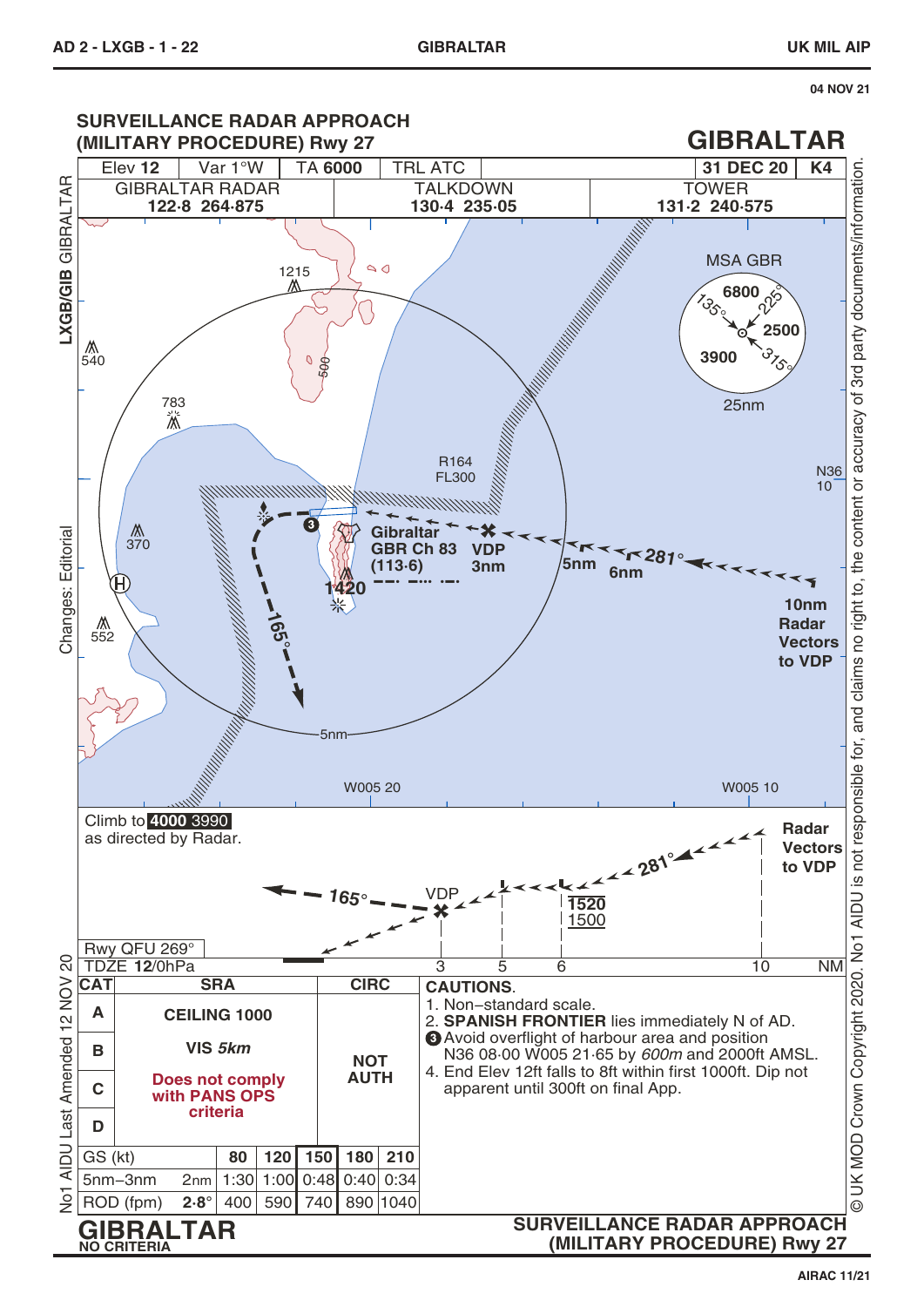